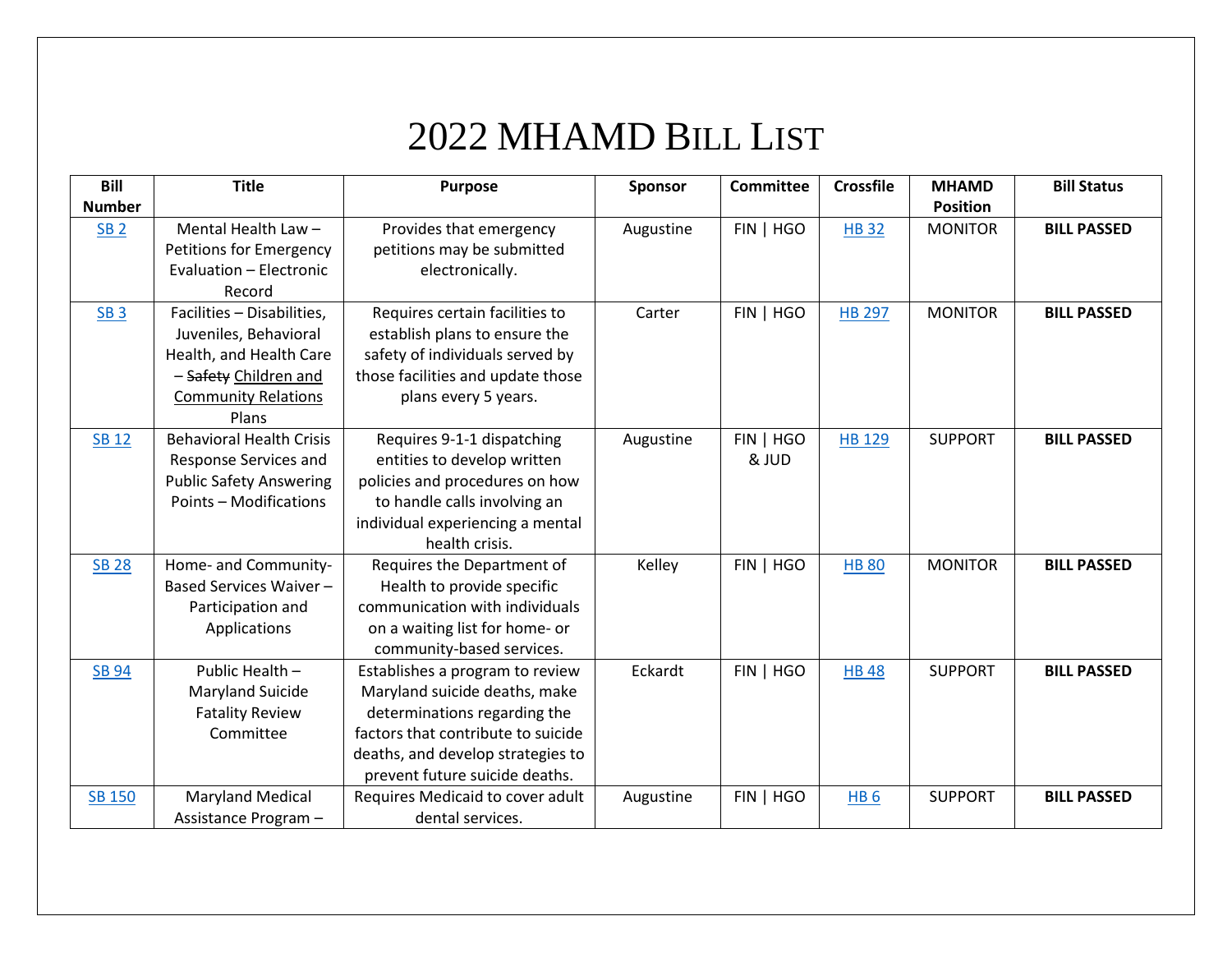|               | Dental Coverage for             |                                  |           |            |                 |                |                    |
|---------------|---------------------------------|----------------------------------|-----------|------------|-----------------|----------------|--------------------|
|               | <b>Adults</b>                   |                                  |           |            |                 |                |                    |
| SB 162        | Public Schools - Cyber          | Requires state agencies to       | Hester    | EHE        | HB 1410         | <b>SUPPORT</b> | NO COMMITTEE       |
|               | Safety Guide and                | develop and publish a cyber      |           |            |                 |                | <b>ACTION</b>      |
|               | Training Course-                | safety guide and training course |           |            |                 |                |                    |
|               | Development,                    | on safe Internet, social media,  |           |            |                 |                |                    |
|               | Implementation, and             | and technology usage for         |           |            |                 |                |                    |
|               | Reporting                       | students, parents, and school    |           |            |                 |                |                    |
|               |                                 | employees.                       |           |            |                 |                |                    |
| SB 165        | Juvenile Court-                 | Requires that all criminal cases | Carter    | <b>JPR</b> | <b>HB 294</b>   | <b>SUPPORT</b> | NO COMMITTEE       |
|               | Jurisdiction                    | involving a minor begin in       |           |            |                 |                | <b>ACTION</b>      |
|               |                                 | juvenile court, preventing the   |           |            |                 |                |                    |
|               |                                 | automatic charging of juveniles  |           |            |                 |                |                    |
|               |                                 | as adults.                       |           |            |                 |                |                    |
| <b>SB 241</b> | <b>Behavioral Health Crisis</b> | Establishes a trust fund to      | Augustine | FIN   HGO  | <b>HB 293</b>   | <b>SUPPORT</b> | <b>BILL PASSED</b> |
|               | Response Services-              | reimburse for costs associated   |           | & APP      |                 |                |                    |
|               | 9-8-8 Trust Fund                | with designating and maintaining |           |            |                 |                |                    |
|               |                                 | 9-8-8 as the universal telephone |           |            |                 |                |                    |
|               |                                 | number for suicide prevention    |           |            |                 |                |                    |
|               |                                 | and behavioral health crisis     |           |            |                 |                |                    |
|               |                                 | response.                        |           |            |                 |                |                    |
| <b>SB 243</b> | Secretary of Health -           | Requires the Secretary of Health | Feldman   | EHE        | <b>HB 287</b>   | <b>SUPPORT</b> | <b>NO SENATE</b>   |
|               | Professional                    | to have certain health-related   |           |            |                 |                | <b>ACTION</b>      |
|               | Qualification                   | education or professional        |           |            |                 |                | (CROSSFILE         |
|               | Requirement                     | experience.                      |           |            |                 |                | PASSED)            |
| <b>SB 275</b> | Labor and Employment            | Creates a program to provide up  | Hayes     | FIN   ECM  | HB <sub>8</sub> | <b>SUPPORT</b> | <b>BILL PASSED</b> |
|               | - Family and Medical            | to 12 weeks of paid family leave |           |            |                 |                |                    |
|               | Leave Insurance                 | to workers who need time to      |           |            |                 |                | <b>VETO</b>        |
|               | Program $-$                     | care for ailing relatives.       |           |            |                 |                | <b>OVERRIDDEN</b>  |
|               | Establishment (Time to          |                                  |           |            |                 |                |                    |
|               | Care Act of 2022)               |                                  |           |            |                 |                |                    |
| <b>SB 323</b> | <b>Maryland Medical</b>         | Prohibits Medicaid from applying | Augustine | FIN   HGO  | <b>HB 578</b>   | <b>SUPPORT</b> | <b>BILL PASSED</b> |
|               | Assistance Program-             | a prior authorization            |           |            |                 |                |                    |
|               | <b>Prior Authorization for</b>  | requirement for medications      |           |            |                 |                |                    |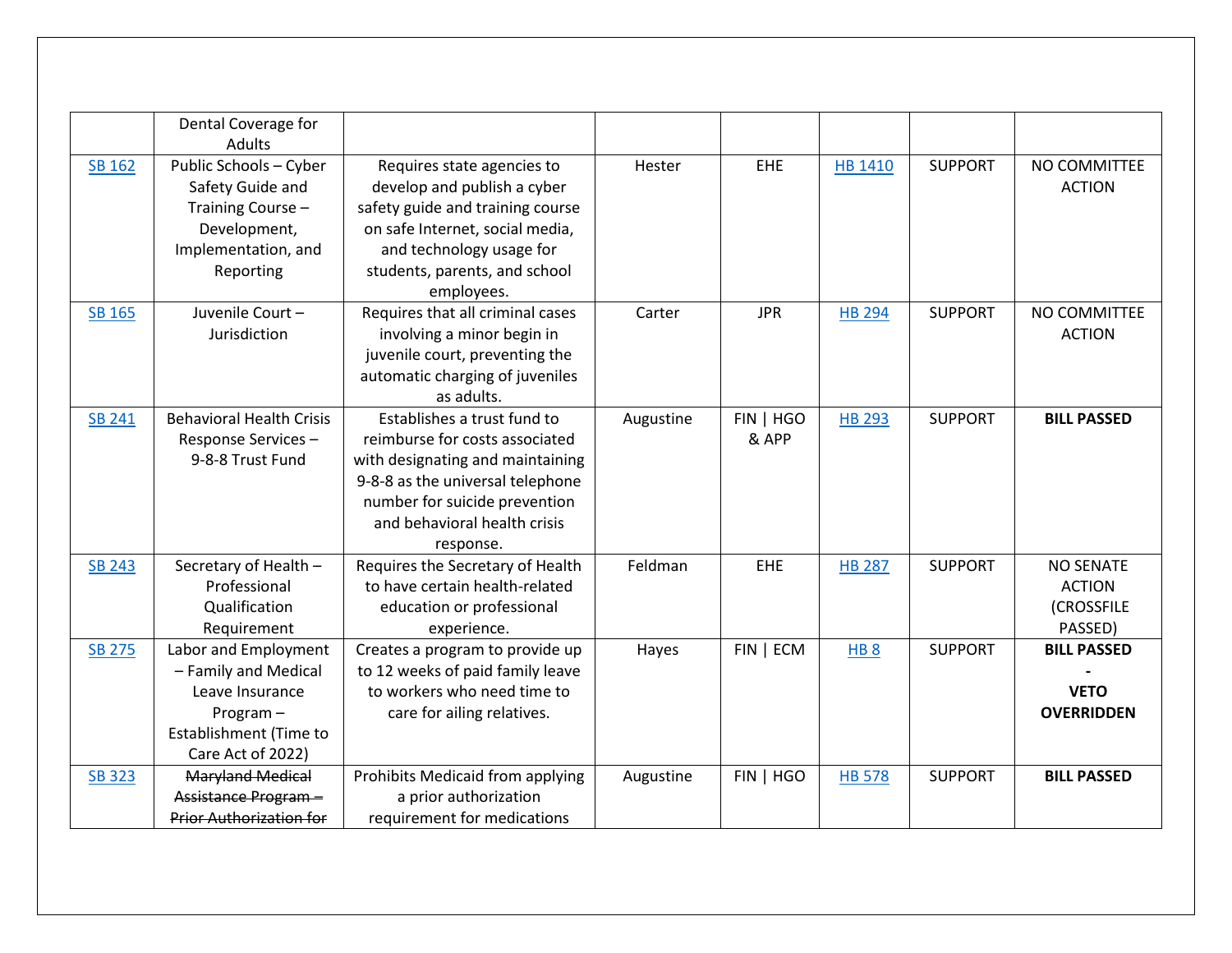|               | <b>Drug Products Public</b><br>Health - Medications to<br><b>Treat Opioid Use</b><br>Disorder - Prohibition<br>Preferred and<br>Nonpreferred<br>Medications                                                                      | used to treat an opioid use<br>disorder.<br>[Amended bill no longer prohibits<br>prior authorization. Instead, it<br>requires the Department of<br>Health to adopt a reporting<br>system, analyze patterns of<br>prescription, and identify barriers                                                                                                         |                |           |               |                |                               |
|---------------|----------------------------------------------------------------------------------------------------------------------------------------------------------------------------------------------------------------------------------|--------------------------------------------------------------------------------------------------------------------------------------------------------------------------------------------------------------------------------------------------------------------------------------------------------------------------------------------------------------|----------------|-----------|---------------|----------------|-------------------------------|
|               |                                                                                                                                                                                                                                  | to prescribing medications for<br>opioid use disorders.]                                                                                                                                                                                                                                                                                                     |                |           |               |                |                               |
| <b>SB 357</b> | <b>Adult Protective</b><br>Services - Vulnerable<br>Adults Registry -<br>Investigations and<br>Records of Abuse and<br><b>Neglect and Workgroup</b><br>to Study Best Practices<br>for a Vulnerable Adult<br>Registry in Maryland | Establishes a workgroup to study<br>the best practices for a<br>vulnerable adult registry.<br>Authorizes the Department of<br>Human Services and local social<br>services departments to<br>investigate reports of abuse or<br>neglect of a vulnerable adult.<br>[Amendments strike the bill<br>nearly entirely, keeping only the<br>workgroup requirement.] | Benson         | JPR   JUD | <b>HB 589</b> | <b>SUPPORT</b> | <b>BILL PASSED</b>            |
| <b>SB 394</b> | <b>Statewide Targeted</b><br><b>Overdose Prevention</b><br>(STOP) Act of 2022                                                                                                                                                    | Allows EMTs to dispense<br>naloxone and requires certain<br>community services programs to<br>have protocols in place to<br>dispense naloxone free of charge<br>to individuals at risk for<br>overdose.<br>[Amendments expand language<br>to include all FDA approved<br>opioid overdose reversal drugs.]                                                    | Administration | FIN   HGO | <b>HB 408</b> | <b>SUPPORT</b> | <b>BILL PASSED</b>            |
| <b>SB 398</b> | Out-of-State Health Care<br>Practitioners - Provision<br>of Behavioral Health                                                                                                                                                    | Allows out-of-state behavioral<br>health practitioners to deliver                                                                                                                                                                                                                                                                                            | Administration | EHE       | HB 421        | <b>MONITOR</b> | NO COMMITTEE<br><b>ACTION</b> |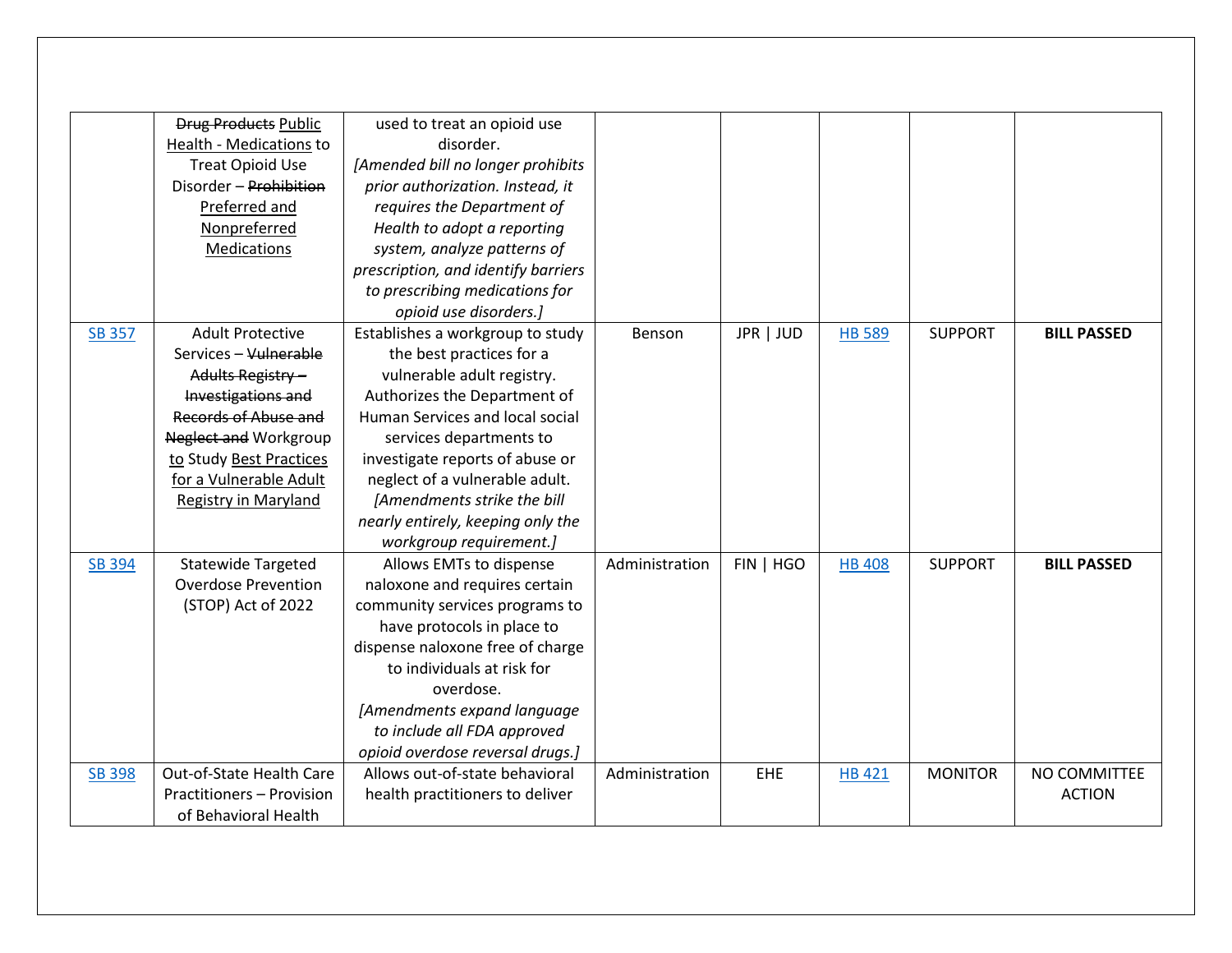|               | Services via Telehealth -     | behavioral health services in     |                |            |               |                |                        |
|---------------|-------------------------------|-----------------------------------|----------------|------------|---------------|----------------|------------------------|
|               | Authorization                 | Maryland via telehealth.          |                |            |               |                |                        |
| <b>SB 407</b> | Health Occupations-           | Allows the Secretary of Health to | Administration | EHE & FIN  | <b>HB 407</b> | <b>SUPPORT</b> | NO COMMITTEE           |
|               | <b>Health Care Staffing</b>   | declare a health care staffing    |                |            |               |                | <b>ACTION</b>          |
|               | Shortage Emergency-           | emergency in certain situations,  |                |            |               |                |                        |
|               | Declaration and               | which would allow hospitals and   |                |            |               |                |                        |
|               | <b>Licensing and Practice</b> | other providers (including        |                |            |               |                |                        |
|               | Requirements (Health          | behavioral health providers) to   |                |            |               |                |                        |
|               | Care Heroes Act of            | utilize clinicians with out-of-   |                |            |               |                |                        |
|               | 2022)                         | state, inactive, expired, or      |                |            |               |                |                        |
|               |                               | graduate licenses.                |                |            |               |                |                        |
| <b>SB 440</b> | <b>Commission to Study</b>    | Creates a commission to examine   | <b>Beidle</b>  | EHE   HGO  | <b>HB 625</b> | <b>SUPPORT</b> | <b>BILL PASSED</b>     |
|               | the Health Care               | and make recommendations to       |                |            |               |                |                        |
|               | Workforce Crisis in           | address Maryland's health care    |                |            |               |                |                        |
|               | Maryland $-$                  | workforce shortage.               |                |            |               |                |                        |
|               | Establishment                 |                                   |                |            |               |                |                        |
| <b>SB 460</b> | <b>Consumer Health Access</b> | <b>Establishes a Consumer</b>     | Augustine      | FIN   HGO  | <b>HB 517</b> | <b>SUPPORT</b> | <b>PASSED SENATE  </b> |
|               | <b>Program for Mental</b>     | Assistance Program to support     |                |            |               |                | <b>NO HOUSE</b>        |
|               | <b>Health and Addiction</b>   | consumers, families, and health   |                |            |               |                | <b>ACTION</b>          |
|               | Care - Establishment          | care providers in navigating      |                |            |               |                |                        |
|               | Health - Insurance            | health insurance barriers to      |                |            |               |                |                        |
|               | Coverage Information          | behavioral health care.           |                |            |               |                |                        |
|               |                               | [Amendments establish a council   |                |            |               |                |                        |
|               |                               | to advise in development of the   |                |            |               |                |                        |
|               |                               | Program.]                         |                |            |               |                |                        |
| <b>SB 505</b> | Department of Aging -         | Establishes the position of       | King           | <b>FIN</b> | <b>HB731</b>  | <b>SUPPORT</b> | NO COMMITTEE           |
|               | Dementia Care                 | Dementia Care Coordinator in      |                |            |               | W/ AMEND       | <b>ACTION</b>          |
|               | Coordinator and               | the Department of Aging and       |                |            |               |                |                        |
|               | Dementia Care                 | requires each area agency on      |                |            |               |                |                        |
|               | Navigators                    | aging to employ a dementia care   |                |            |               |                |                        |
|               |                               | navigator.                        |                |            |               |                |                        |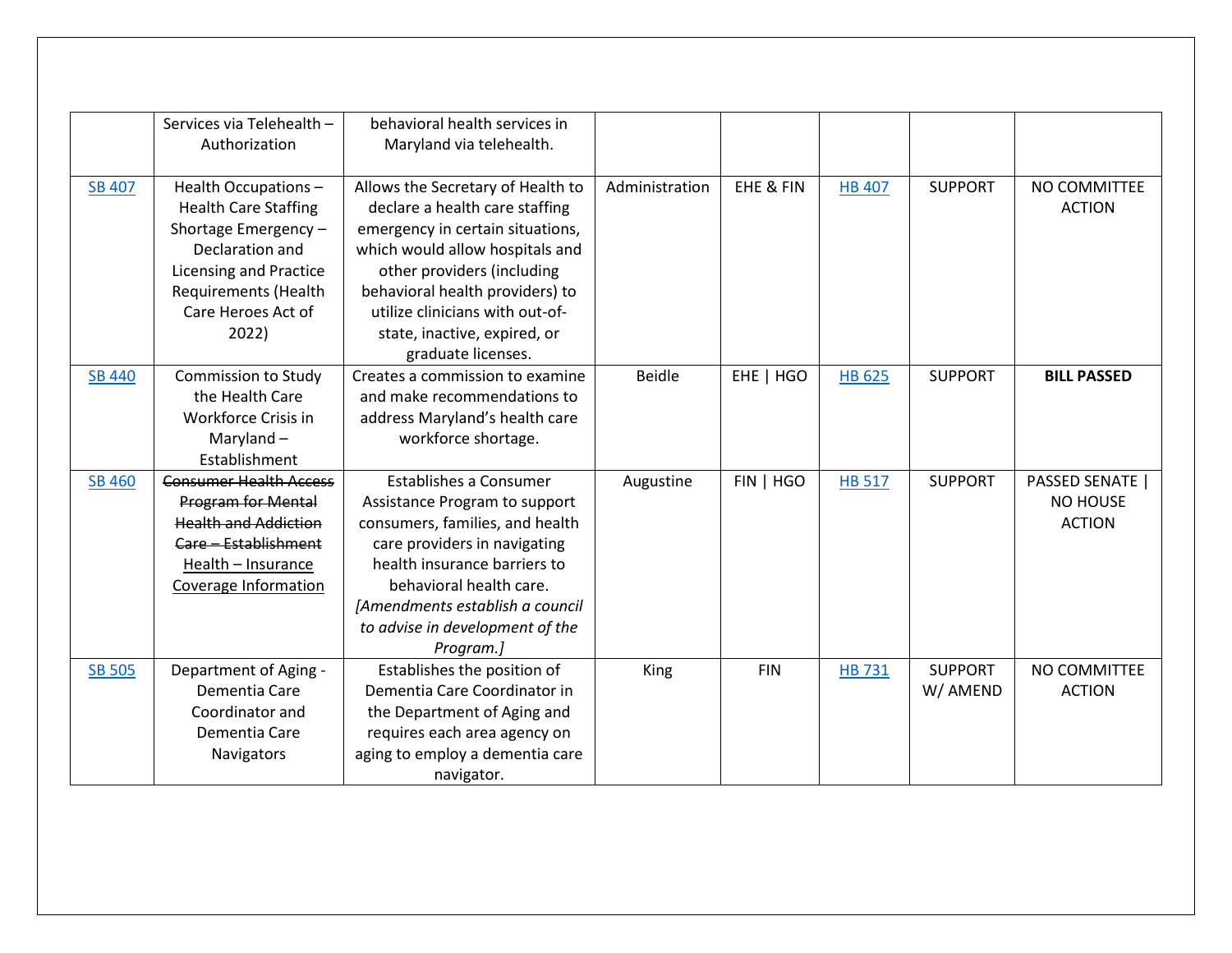| <b>SB 509</b> | Drug Paraphernalia for<br>Administration- | Decriminalizes possession of drug<br>paraphernalia. | Carter        | <b>JPR</b>   | <b>HB 481</b> | <b>SUPPORT</b><br>W/ AMEND | NO COMMITTEE<br><b>ACTION</b> |
|---------------|-------------------------------------------|-----------------------------------------------------|---------------|--------------|---------------|----------------------------|-------------------------------|
| <b>SB 511</b> | Decriminalization<br>Human Services -     | Requires the Secretary of Aging                     | Hettleman     | <b>FIN</b>   | <b>HB430</b>  | <b>SUPPORT</b>             | PASSED FIN   NO               |
|               | Secretary of Aging -                      | to have certain aging-related                       |               |              |               |                            | <b>SENATE ACTION</b>          |
|               | Qualifications                            | professional experience.                            |               |              |               |                            |                               |
| <b>SB 542</b> | State Finance and                         | Establishes invoicing and prompt                    | Kagan         | B&T   HGO    | <b>HB 451</b> | <b>SUPPORT</b>             | <b>PASSED SENATE  </b>        |
|               | Procurement - Grants -                    | payment requirements for State                      |               |              |               |                            | NO HOUSE                      |
|               | <b>Prompt Payment</b>                     | grants from specific                                |               |              |               |                            | <b>ACTION</b>                 |
|               | Requirement                               | Departments.                                        |               |              |               |                            |                               |
| <b>SB 549</b> | <b>Administrative Services</b>            | Requires the state's behavioral                     | Augustine     | <b>FIN</b>   | <b>HB 715</b> | <b>SUPPORT</b>             | NO COMMITTEE                  |
|               | Organizations -                           | health system administrator to                      |               |              |               |                            | <b>ACTION</b>                 |
|               | Requirements for                          | meet certain requirements and                       |               |              |               |                            |                               |
|               | Retraction, Repayment,                    | provide certain documentation                       |               |              |               |                            |                               |
|               | or Mitigation of Claims                   | before it can retract or require                    |               |              |               |                            |                               |
|               |                                           | repayment from community                            |               |              |               |                            |                               |
|               |                                           | behavioral health providers.                        |               |              |               |                            |                               |
| SB 559        | <b>Estates and Trusts -</b>               | Establishes a process by which an                   | Waldstreicher | JPR   JUD    | <b>HB 529</b> | <b>SUPPORT</b>             | <b>BILL PASSED</b>            |
|               | <b>Supported Decision</b>                 | adult may utilize support from a                    |               |              |               |                            |                               |
|               | Making                                    | series of relationships to                          |               |              |               |                            |                               |
|               |                                           | communicate or effectuate life                      |               |              |               |                            |                               |
|               |                                           | decisions with a goal of                            |               |              |               |                            |                               |
|               |                                           | preventing the need for                             |               |              |               |                            |                               |
|               |                                           | guardianship.                                       |               |              |               |                            |                               |
| <b>SB 590</b> | Public Health -                           | Expands population level data                       | Augustine     | FIN          | HB 1392       | <b>SUPPORT</b>             | <b>PASSED SENATE</b>          |
|               | <b>Behavioral Risk Factor</b>             | collection and reporting on                         |               | <b>RULES</b> |               |                            | <b>NO HOUSE</b>               |
|               | Surveillance System -                     | adverse childhood experiences                       |               |              |               |                            | <b>ACTION</b>                 |
|               | Requirements                              | (ACEs).                                             |               |              |               |                            |                               |
| SB 637        | <b>Health and Health</b>                  | Establishes a comprehensive set                     | Augustine     | FIN          | <b>HB 935</b> | <b>SUPPORT</b>             | <b>PASSED SENATE  </b>        |
|               | Insurance - Behavioral                    | of system enhancements that will                    |               | <b>RULES</b> |               |                            | <b>NO HOUSE</b>               |
|               | Health Services -                         | ensure access to high quality                       |               |              |               |                            | <b>ACTION</b>                 |
|               | <b>Expansion (Behavioral</b>              | mental health and substance use                     |               |              |               |                            |                               |
|               | <b>Health System</b>                      | services. Includes expansion of                     |               |              |               |                            |                               |
|               | <b>Modernization Act)</b>                 | <b>Certified Community Behavioral</b>               |               |              |               |                            |                               |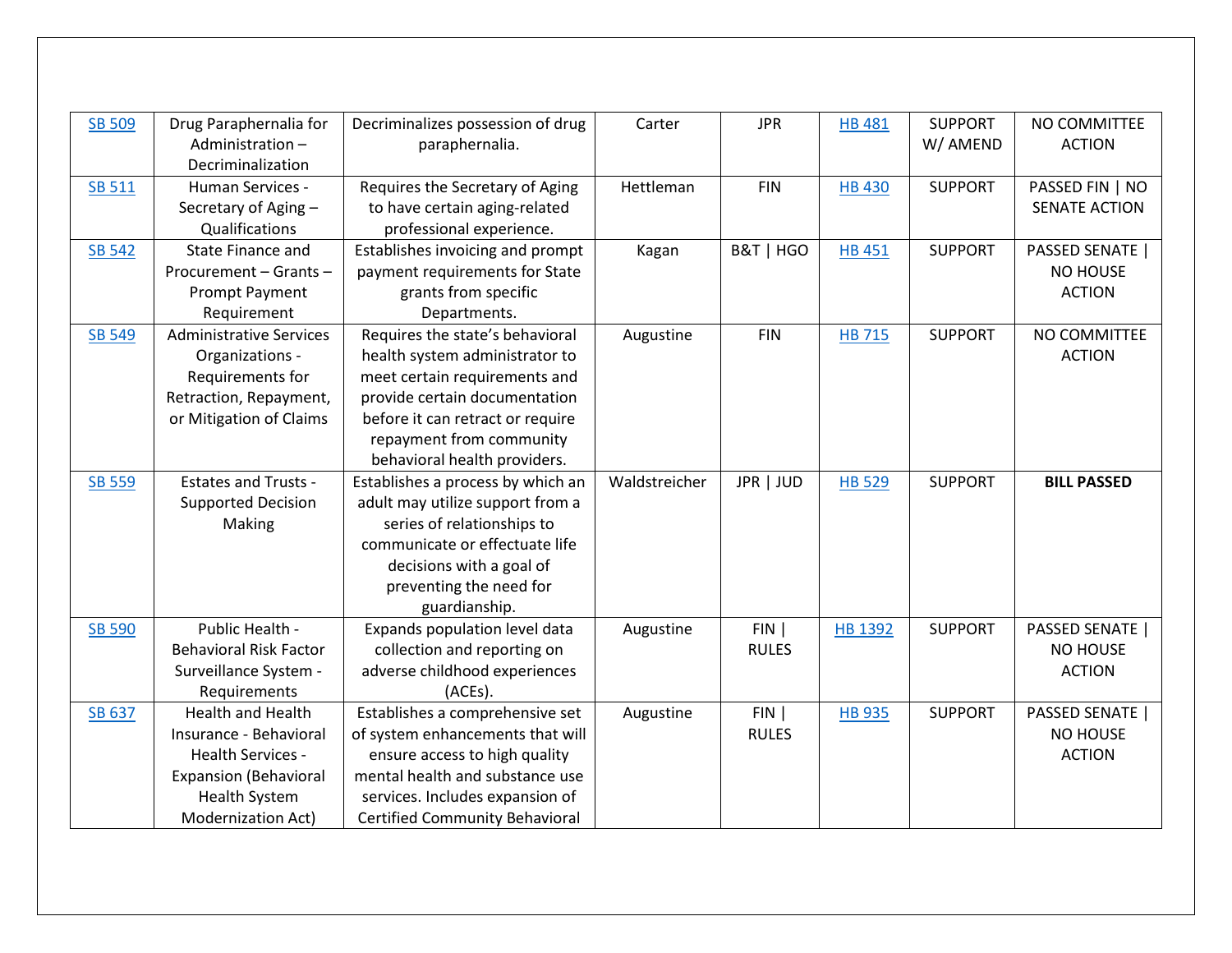|        |                                  | Health Clinics; reimbursement for   |            |              |               |                |                        |
|--------|----------------------------------|-------------------------------------|------------|--------------|---------------|----------------|------------------------|
|        |                                  | peers, measurement-based care       |            |              |               |                |                        |
|        |                                  | and crisis response services; and   |            |              |               |                |                        |
|        |                                  | increased access to wraparound      |            |              |               |                |                        |
|        |                                  | services for children and youth.    |            |              |               |                |                        |
|        |                                  | [Amendments strike the bill         |            |              |               |                |                        |
|        |                                  | nearly entirely, requiring just the |            |              |               |                |                        |
|        |                                  | Department of Health to review      |            |              |               |                |                        |
|        |                                  | wraparound services and the         |            |              |               |                |                        |
|        |                                  | Maryland Insurance                  |            |              |               |                |                        |
|        |                                  | Administration to study             |            |              |               |                |                        |
|        |                                  | commercial insurance                |            |              |               |                |                        |
|        |                                  | reimbursement of peer support       |            |              |               |                |                        |
|        |                                  | and crisis response services.]      |            |              |               |                |                        |
| SB 656 | Children - Residential           | Gives local behavioral health       | Klausmeier | <b>FIN</b>   | <b>HB 766</b> | <b>SUPPORT</b> | NO COMMITTEE           |
|        | <b>Treatment Centers -</b>       | authorities a greater role in       |            |              |               |                | <b>ACTION</b>          |
|        | <b>Education Funding</b>         | authorizing educational funding     |            |              |               |                | (CROSSFILE             |
|        |                                  | for children in residential         |            |              |               |                | PASSED)                |
|        |                                  | treatment centers                   |            |              |               |                |                        |
| SB 659 | <b>Maryland Medical</b>          | As relates to individuals with      | Benson     | FIN          | <b>HB 684</b> | <b>SUPPORT</b> | <b>PASSED SENATE  </b> |
|        | Assistance Program -             | Medicaid coverage, prohibits the    |            | <b>RULES</b> |               |                | <b>NO HOUSE</b>        |
|        | Psychiatric Inpatient            | Department of Health from           |            |              |               |                | <b>ACTION</b>          |
|        | Care - Admissions                | restricting inpatient psychiatric   |            |              |               |                | (CROSSFILE             |
|        | <b>Restrictions (Psychiatric</b> | admissions for reasons other        |            |              |               |                | PASSED)                |
|        | <b>Hospital Admissions</b>       | than medical necessity.             |            |              |               |                |                        |
|        | Equity Act)                      |                                     |            |              |               |                |                        |
| SB 666 | Schools,                         | Prohibits a local board of          | McCray     | JPR          | <b>HB 850</b> | <b>SUPPORT</b> | PASSED SENATE          |
|        | Prekindergarten                  | education and schools from          |            | <b>RULES</b> |               |                | NO HOUSE               |
|        | Programs, and County             | discriminating against a student    |            |              |               |                | <b>ACTION</b>          |
|        | <b>Boards of Education -</b>     | or parent/guardian based on         |            |              |               |                | <b>(CROSSFILE</b>      |
|        | Discrimination                   | race, ethnicity, sexual             |            |              |               |                | PASSED)                |
|        |                                  | orientation, gender, disability,    |            |              |               |                |                        |
|        |                                  | etc.                                |            |              |               |                |                        |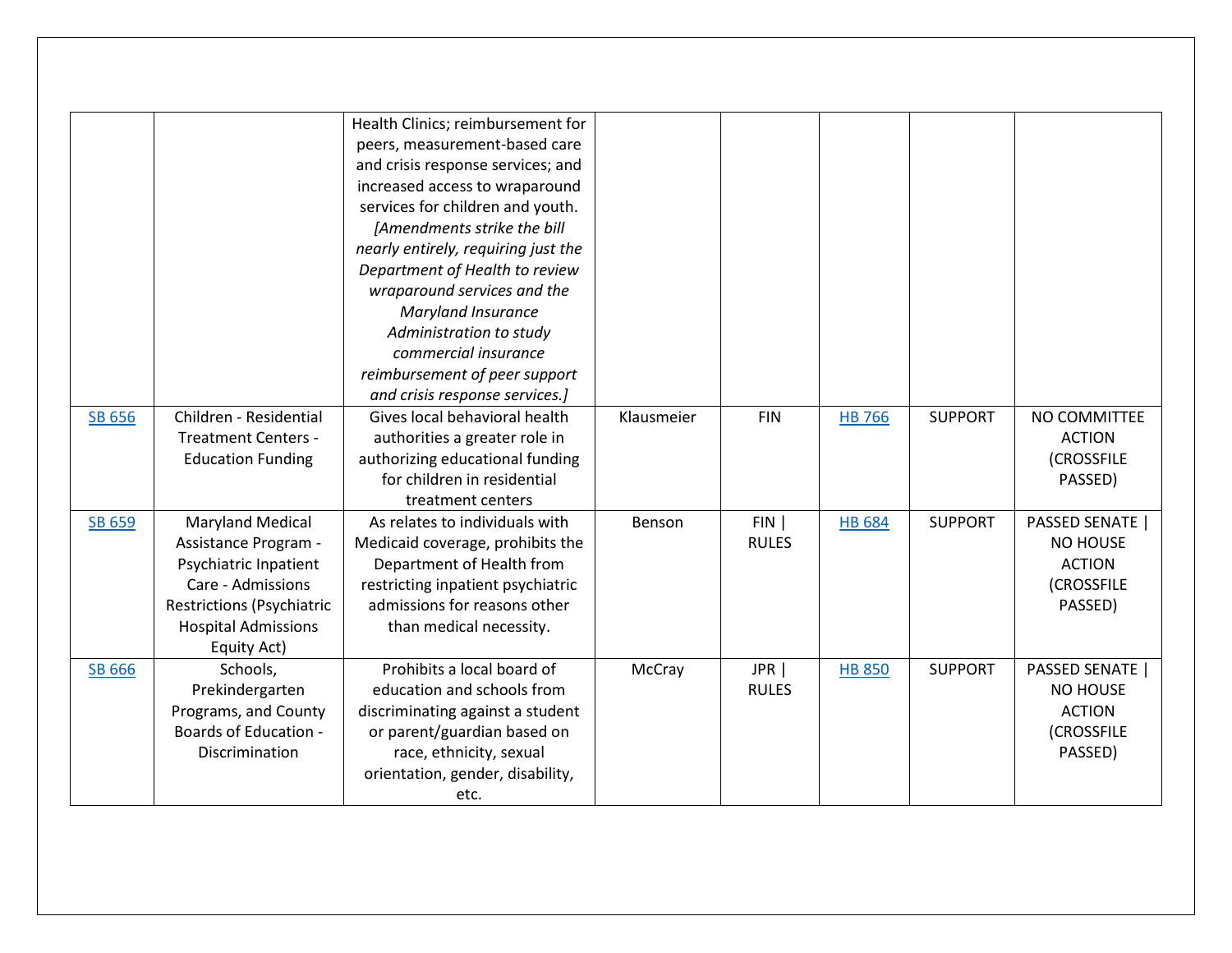|               |                                                                                                                                                                                                     | [Amendments add a carve out for<br>religious institutions.]                                                                                                                                                                                                                         |            |                                          |               |                |                                                                           |
|---------------|-----------------------------------------------------------------------------------------------------------------------------------------------------------------------------------------------------|-------------------------------------------------------------------------------------------------------------------------------------------------------------------------------------------------------------------------------------------------------------------------------------|------------|------------------------------------------|---------------|----------------|---------------------------------------------------------------------------|
| SB 676        | Firearm Safety - Storage<br>Requirements and<br>Youth Suicide<br>Prevention (Jaelynn's<br>Law)                                                                                                      | Requires the development of a<br>Youth Suicide Prevention and<br>Firearm Safe Storage guide that<br>shall be made available to<br>families, health and social<br>services providers, and others<br>with an interest in youth suicide<br>prevention.                                 | Smith      | <b>JPR</b>                               | <b>HB 659</b> | <b>SUPPORT</b> | NO COMMITTEE<br><b>ACTION</b>                                             |
| <b>SB 682</b> | <b>Maryland Medical</b><br>Assistance Program -<br>Gender-Affirming<br><b>Treatment (Trans Health</b><br>Equity Act of 2022)                                                                        | Requires Medicaid coverage for<br>medically necessary treatment<br>related to an individual's gender<br>identity.                                                                                                                                                                   | Washington | FIN   HGO                                | <b>HB 746</b> | <b>SUPPORT</b> | PASSED SENATE  <br>PASSED HGO   NO<br><b>VOTE BY FULL</b><br><b>HOUSE</b> |
| SB 691        | Juvenile Justice Reform                                                                                                                                                                             | Implements a range of reforms<br>aimed at diverting youth away<br>from the juvenile justice system<br>based on recommendations from<br>the Juvenile Justice Reform<br>Council (JJRC).                                                                                               | Carter     | JPR   JUD                                | <b>HB 459</b> | <b>SUPPORT</b> | <b>BILL PASSED</b>                                                        |
| <b>SB 707</b> | Health Insurance -<br>Provider Panels-<br>Coverage for<br>Nonparticipation                                                                                                                          | Prevents individuals from being<br>billed extra when forced to go<br>out of network for behavioral<br>health treatment.                                                                                                                                                             | Klausmeier | FIN   HGO                                | HB 912        | <b>SUPPORT</b> | <b>BILL PASSED</b>                                                        |
| <b>SB 709</b> | <b>Post-Traumatic Stress</b><br><b>Disorder and Traumatic</b><br><b>Brain Injury Alternative</b><br>Therapies Fund -<br><b>Establishment (David</b><br>Perez Military Heroes<br>Act (End 22 a Day)) | Creates a fund to support the<br>Department of Health in studying<br>the effectiveness of and<br>improving access to alternative<br>therapies for PTSD in veterans,<br>including use of psychedelics.<br>[Amended bill adds BrainFutures<br>to the list of program<br>consultants.] | Elfreth    | <b>B&amp;T &amp; FIN</b><br><b>RULES</b> | HB 1367       | <b>SUPPORT</b> | <b>BILL PASSED</b>                                                        |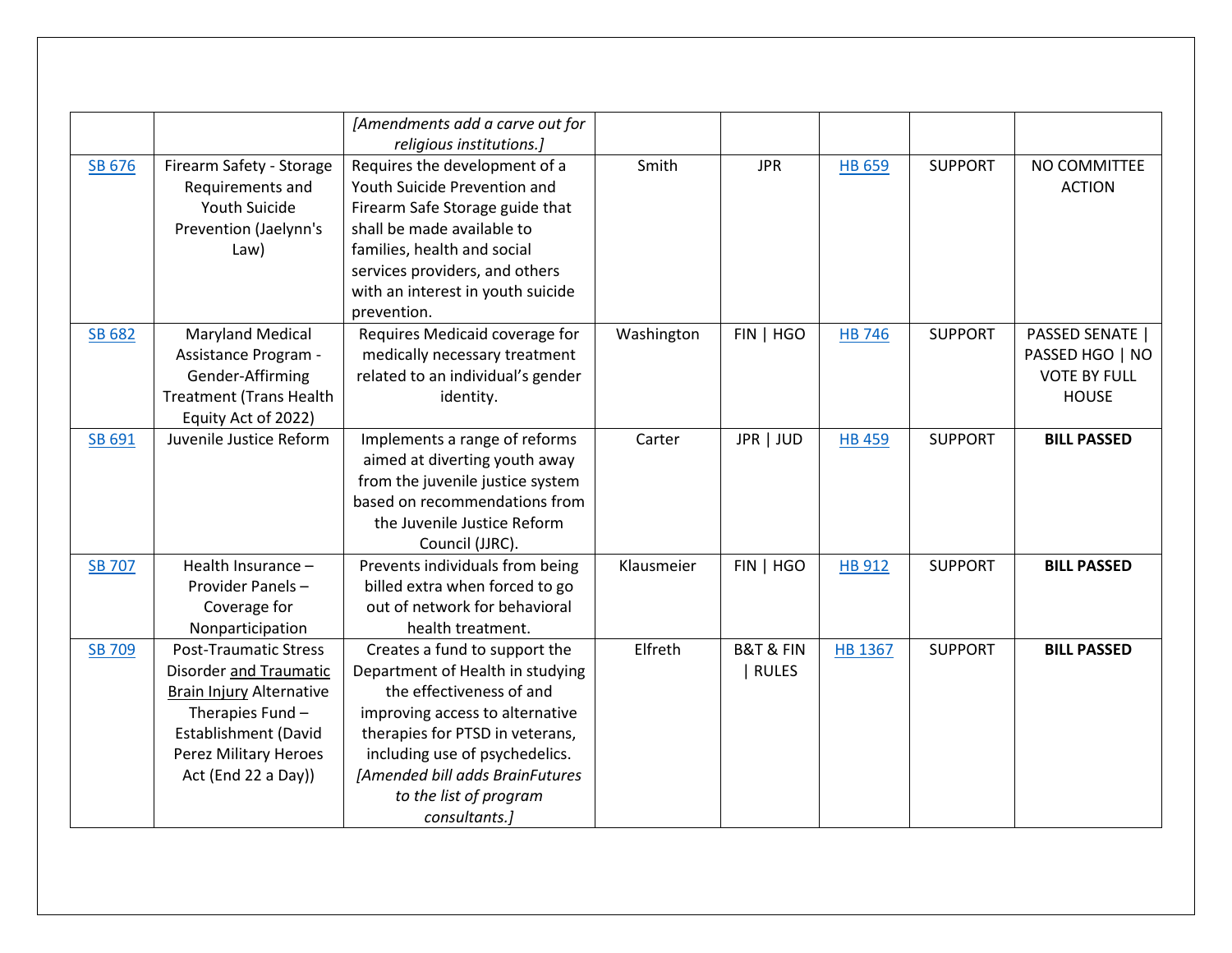| <b>SB 734</b> | <b>Health and Health</b>       | <b>Establishes the Primary Care</b> | Lam           | FIN   HGO    |                | <b>SUPPORT</b> | <b>BILL PASSED</b> |
|---------------|--------------------------------|-------------------------------------|---------------|--------------|----------------|----------------|--------------------|
|               | Insurance Maryland             | Reform Commission to review,        |               |              |                |                |                    |
|               | <b>Health Care Commission</b>  | examine, and make                   |               |              |                |                |                    |
|               | - Primary Care Reform          | recommendations about primary       |               |              |                |                |                    |
|               | Commission-Report and          | care spending.                      |               |              |                |                |                    |
|               | Workgroup                      | [As amended, the bill requires the  |               |              |                |                |                    |
|               |                                | <b>Maryland Health Care</b>         |               |              |                |                |                    |
|               |                                | Commission to develop a             |               |              |                |                |                    |
|               |                                | workgroup to provide an annual      |               |              |                |                |                    |
|               |                                | report on ways to improve           |               |              |                |                |                    |
|               |                                | primary care.]                      |               |              |                |                |                    |
| <b>SB 781</b> | Public Safety and              | Omnibus bill addressing public      | Hester        | FIN & B&T    | <b>HB 1018</b> | <b>MONITOR</b> | NO COMMITTEE       |
|               | <b>Behavioral Health</b>       | safety indicators, peer support     |               |              |                |                | <b>ACTION</b>      |
|               | Improvement Act                | certification, budget               |               |              |                |                |                    |
|               |                                | appropriations, a grant screening   |               |              |                |                |                    |
|               |                                | program, and 9-1-1 training         |               |              |                |                |                    |
|               |                                | requirements.                       |               |              |                |                |                    |
| <b>SB 807</b> | Frederick County -             | Establishes a preventive Assisted   | Hough         | <b>FIN</b>   | HB 1017        | <b>OPPOSE</b>  | NO COMMITTEE       |
|               | Mental Health Law-             | <b>Outpatient Treatment (AOT)</b>   |               |              |                |                | <b>ACTION</b>      |
|               | <b>Assisted Outpatient</b>     | program as a pilot in Frederick     |               |              |                |                |                    |
|               | <b>Treatment Pilot Program</b> | County.                             |               |              |                |                |                    |
| <b>SB 824</b> | Health - Accessibility of      | Increases access to and             | <b>Kramer</b> | FIN   HGO    | HB 1073        | <b>SUPPORT</b> | <b>BILL PASSED</b> |
|               | <b>Electronic Advance Care</b> | awareness of advance directives     |               |              |                |                |                    |
|               | <b>Planning Documents</b>      | and requires MHCC to coordinate     |               |              |                |                |                    |
|               |                                | accessibility of electronic         |               |              |                |                |                    |
|               |                                | advance care documents through      |               |              |                |                |                    |
|               |                                | the state's designated health       |               |              |                |                |                    |
|               |                                | information exchange.               |               |              |                |                |                    |
|               |                                | [Amendments allow for an            |               |              |                |                |                    |
|               |                                | electronic platform other than      |               |              |                |                |                    |
|               |                                | the State-designated health         |               |              |                |                |                    |
|               |                                | information exchange.]              |               |              |                |                |                    |
| <b>SB 937</b> | Maryland Higher                | Establishes a committee to study    | Eckardt       | <b>RULES</b> | <b>HB 1029</b> | <b>SUPPORT</b> | NO COMMITTEE       |
|               | Education Commission -         | and make recommendations            |               |              |                |                | <b>ACTION</b>      |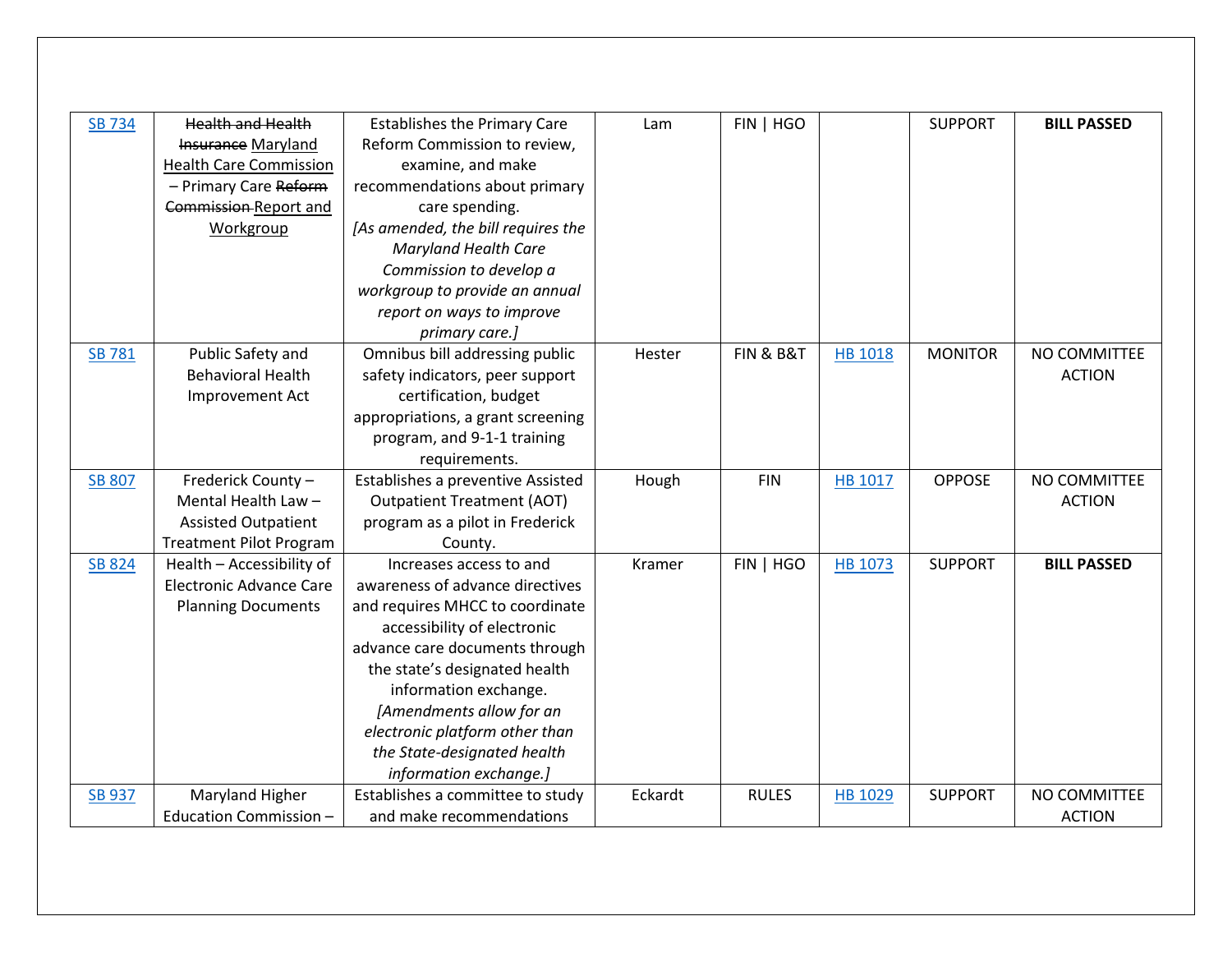|                 | <b>Access to Mental Health</b><br>Advisory Committee - | regarding access to mental<br>health services on higher |            |              |                 |                |                        |
|-----------------|--------------------------------------------------------|---------------------------------------------------------|------------|--------------|-----------------|----------------|------------------------|
|                 | Establishment                                          | education campuses.                                     |            |              |                 |                |                        |
| SB 994          | Public Health - Mental                                 | Requires the Department of                              | Eckardt    | FIN          | HB 1467         | <b>SUPPORT</b> | <b>PASSED SENATE  </b> |
|                 | <b>Health Advance</b>                                  | Health to develop and implement                         |            | <b>RULES</b> |                 |                | <b>NO HOUSE</b>        |
|                 | Directives - Awareness                                 | a public awareness campaign to                          |            |              |                 |                | <b>ACTION</b>          |
|                 | and Statewide Database                                 | encourage the use of mental                             |            |              |                 |                |                        |
|                 |                                                        | health advance directives and a                         |            |              |                 |                |                        |
|                 |                                                        | statewide database of mental                            |            |              |                 |                |                        |
|                 |                                                        | health advance directives                               |            |              |                 |                |                        |
|                 |                                                        | accessible to providers.                                |            |              |                 |                |                        |
|                 |                                                        |                                                         |            |              |                 |                |                        |
| HB <sub>6</sub> | <b>Maryland Medical</b>                                | Requires Medicaid to cover adult                        | Cullison   | HGO   FIN    | <b>SB 150</b>   | <b>SUPPORT</b> | <b>BILL PASSED</b>     |
|                 | Assistance Program -                                   | dental services.                                        |            |              |                 |                |                        |
|                 | Dental Coverage for                                    |                                                         |            |              |                 |                |                        |
|                 | <b>Adults</b>                                          |                                                         |            |              |                 |                |                        |
| HB <sub>8</sub> | Labor and Employment                                   | Creates a program to provide up                         | Valderrama | <b>ECM</b>   | <b>SB 275</b>   | <b>SUPPORT</b> | NO COMMITTEE           |
|                 | - Family and Medical                                   | to 12 weeks of paid family leave                        |            |              |                 |                | <b>ACTION</b>          |
|                 | Leave Insurance                                        | to workers who need time to                             |            |              |                 |                |                        |
|                 | Program-                                               | care for ailing relatives.                              |            |              |                 |                |                        |
|                 | Establishment (Time to                                 |                                                         |            |              |                 |                |                        |
|                 | Care Act of 2022)                                      |                                                         |            |              |                 |                |                        |
| <b>HB32</b>     | Mental Health Law -                                    | Provides that emergency                                 | Bagnall    | HGO   FIN    | SB <sub>2</sub> | <b>MONITOR</b> | <b>BILL PASSED</b>     |
|                 | Petitions for Emergency                                | petitions may be submitted                              |            |              |                 |                |                        |
|                 | Evaluation - Electronic                                | electronically.                                         |            |              |                 |                |                        |
|                 | Record                                                 |                                                         |            |              |                 |                |                        |
| <b>HB48</b>     | Public Health -                                        | Establishes a program to review                         | Belcastro  | HGO   FIN    | <b>SB 94</b>    | <b>SUPPORT</b> | <b>BILL PASSED</b>     |
|                 | Maryland Suicide                                       | Maryland suicide deaths, make                           |            |              |                 |                |                        |
|                 | <b>Fatality Review</b>                                 | determinations regarding the                            |            |              |                 |                |                        |
|                 | Committee                                              | factors that contribute to suicide                      |            |              |                 |                |                        |
|                 |                                                        | deaths, and develop strategies to                       |            |              |                 |                |                        |
|                 |                                                        | prevent future suicide deaths.                          |            |              |                 |                |                        |
| <b>HB 56</b>    | Commission on Student                                  | Establishes a commission to                             | Bagnall    | W&M          |                 | <b>MONITOR</b> | NO COMMITTEE           |
|                 | <b>Behavioral Health and</b>                           | study and revise guidelines for                         |            |              |                 |                | <b>ACTION</b>          |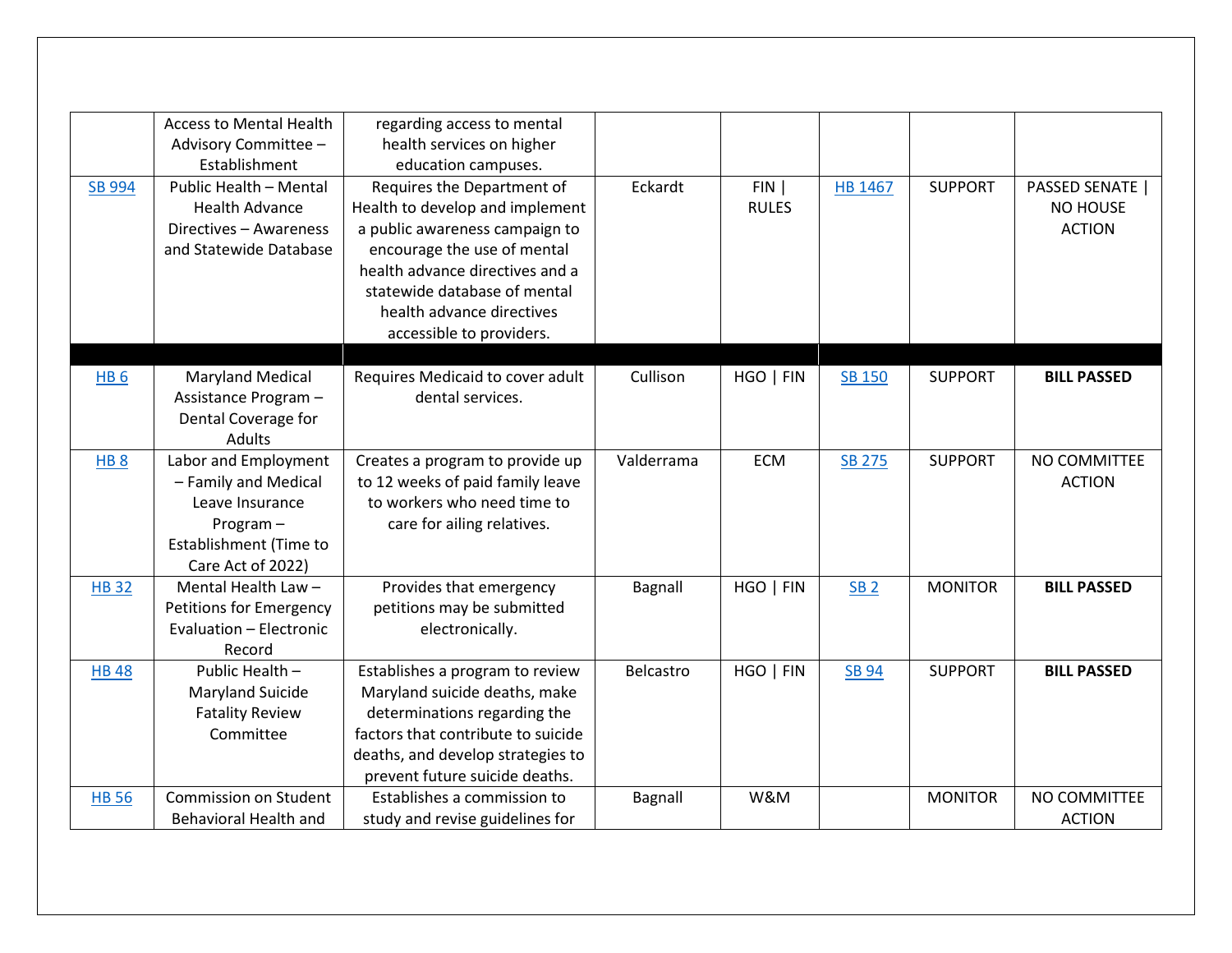|               | <b>Mental Health</b>            | student behavioral health         |             |                |              |                |                    |
|---------------|---------------------------------|-----------------------------------|-------------|----------------|--------------|----------------|--------------------|
|               | Treatment                       | treatment and practices.          |             |                |              |                |                    |
| <b>HB 80</b>  | Home- and Community-            | Requires the Department of        | Cullison    | HGO            | <b>SB 28</b> | <b>MONITOR</b> | PASSED HOUSE       |
|               | Based Services Waiver-          | Health to provide specific        |             | <b>RULES</b>   |              |                | <b>NO SENATE</b>   |
|               | Participation and               | communication with individuals    |             |                |              |                | <b>ACTION</b>      |
|               | Applications                    | on a waiting list for home- or    |             |                |              |                |                    |
|               |                                 | community-based services.         |             |                |              |                |                    |
| <b>HB 97</b>  | Workgroup on Black,             | Establishes a workgroup to assess | Amprey      | HGO   FIN      |              | <b>SUPPORT</b> | <b>BILL PASSED</b> |
|               | Latino, Asian American          | and recommend incentives or       |             |                |              |                |                    |
|               | Pacific Islander, and           | other ways of increasing the      |             |                |              |                |                    |
|               | Other                           | number of behavioral health       |             |                |              |                |                    |
|               | Underrepresented                | students and professionals from   |             |                |              |                |                    |
|               | <b>Behavioral Health</b>        | the identified populations.       |             |                |              |                |                    |
|               | Professionals                   |                                   |             |                |              |                |                    |
| <b>HB 118</b> | Public Schools - Student        | Provides that student absences    | Washington  | <b>W&amp;M</b> |              | <b>MONITOR</b> | <b>BILL PASSED</b> |
|               | Attendance - Excused            | for mental health needs are       |             | EHE            |              |                |                    |
|               | <b>Absences for Mental</b>      | lawful absences.                  |             |                |              |                |                    |
|               | <b>Health Needs</b>             | [Requires the student be          |             |                |              |                |                    |
|               |                                 | informed of the opportunity to    |             |                |              |                |                    |
|               |                                 | meet with a school mental health  |             |                |              |                |                    |
|               |                                 | specialist rather than requiring  |             |                |              |                |                    |
|               |                                 | the meeting]                      |             |                |              |                |                    |
| <b>HB 129</b> | <b>Behavioral Health Crisis</b> | Requires 9-1-1 dispatching        | Charkoudian | HGO & JUD      | <b>SB 12</b> | <b>SUPPORT</b> | <b>BILL PASSED</b> |
|               | Response Services and           | entities to develop written       |             | <b>FIN</b>     |              |                |                    |
|               | <b>Public Safety Answering</b>  | policies and procedures on how    |             |                |              |                |                    |
|               | <b>Points - Modifications</b>   | to handle calls involving an      |             |                |              |                |                    |
|               |                                 | individual experiencing a mental  |             |                |              |                |                    |
|               |                                 | health crisis.                    |             |                |              |                |                    |
| <b>HB 190</b> | Criminal Procedure -            | Expands Good Samaritan legal      | Cardin      | <b>JUD</b>     |              | <b>SUPPORT</b> | NO COMMITTEE       |
|               | Medical Emergency -             | protections for individuals who   |             |                |              |                | <b>ACTION</b>      |
|               | Immunity                        | call for help at the scene of an  |             |                |              |                |                    |
|               |                                 | overdose or other medical         |             |                |              |                |                    |
|               |                                 | emergency.                        |             |                |              |                |                    |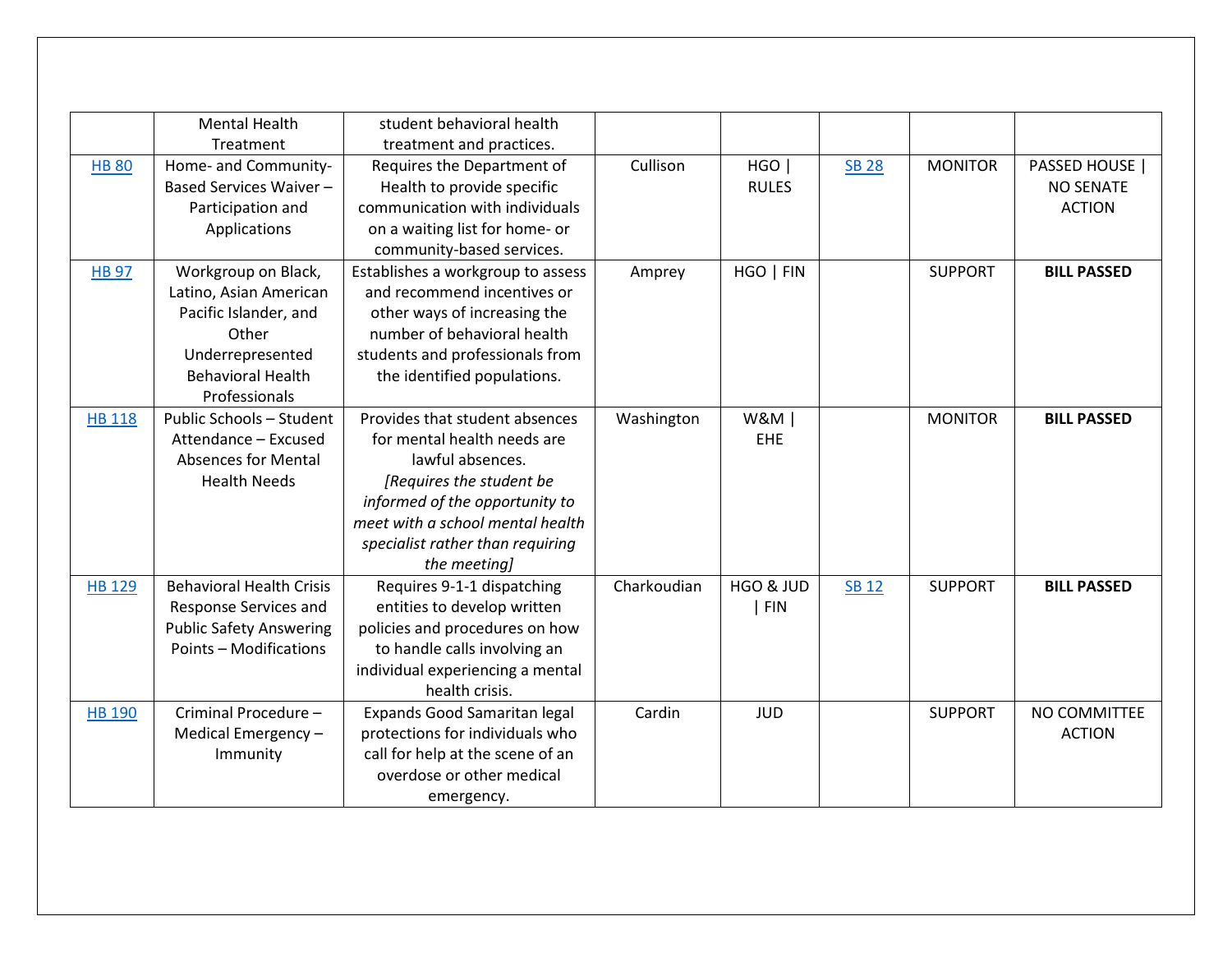| <b>HB 287</b> | Secretary of Health -<br>Professional | Requires the Secretary of Health<br>to have certain health-related | Pena-Melnyk    | HGO   FIN    | <b>SB 243</b> | <b>SUPPORT</b>   | <b>BILL PASSED</b> |
|---------------|---------------------------------------|--------------------------------------------------------------------|----------------|--------------|---------------|------------------|--------------------|
|               | Qualification                         | education or professional                                          |                |              |               |                  |                    |
|               | Requirement                           | experience.                                                        |                |              |               |                  |                    |
| <b>HB 293</b> | <b>Behavioral Health Crisis</b>       | Establishes a trust fund to                                        | K. Young       | HGO & APP    | SB 241        | <b>SUPPORT</b>   | <b>BILL PASSED</b> |
|               | Response Services-                    | reimburse for costs associated                                     |                | <b>FIN</b>   |               |                  |                    |
|               | 9-8-8 Trust Fund                      | with designating and maintaining                                   |                |              |               |                  |                    |
|               |                                       | 9-8-8 as the universal telephone                                   |                |              |               |                  |                    |
|               |                                       | number for suicide prevention                                      |                |              |               |                  |                    |
|               |                                       | and behavioral health crisis                                       |                |              |               |                  |                    |
|               |                                       | response.                                                          |                |              |               |                  |                    |
| <b>HB 294</b> | Juvenile Court -                      | Requires that all criminal cases                                   | Crutchfield    | <b>JUD</b>   | SB 165        | <b>SUPPORT</b>   | NO COMMITTEE       |
|               | Jurisdiction                          | involving a minor begin in                                         |                |              |               |                  | <b>ACTION</b>      |
|               |                                       | juvenile court, preventing the                                     |                |              |               |                  |                    |
|               |                                       | automatic charging of juveniles                                    |                |              |               |                  |                    |
|               |                                       | as adults.                                                         |                |              |               |                  |                    |
| <b>HB 297</b> | Facilities - Disabilities,            | Requires certain facilities to                                     | Rosenberg      | HGO          | <b>SB3</b>    | <b>MONITOR</b>   | PASSED HOUSE       |
|               | Juveniles, Behavioral                 | establish plans to ensure the                                      |                | <b>RULES</b> |               |                  | <b>NO SENATE</b>   |
|               | Health, and Health Care               | safety of individuals served by                                    |                |              |               |                  | <b>ACTION</b>      |
|               | - Safety Plans                        | those facilities and update those                                  |                |              |               |                  | (CROSSFILE         |
|               |                                       | plans every 5 years.                                               |                |              |               |                  | PASSED)            |
| <b>HB 406</b> | Children in Out-of-Home               | Establishes timelines and                                          | Reznik         | APP   B&T    |               | <b>LETTER OF</b> | PASSED HOUSE       |
|               | Placements - Placement                | requirements regarding the                                         |                | & JPR        |               | <b>INFO</b>      | <b>NO SENATE</b>   |
|               | in Medical Facilities                 | removal of a child from a hospital                                 |                |              |               |                  | <b>ACTION</b>      |
|               |                                       | or emergency department after                                      |                |              |               |                  |                    |
|               |                                       | determination that the child does                                  |                |              |               |                  |                    |
|               |                                       | not need that level of care.                                       |                |              |               |                  |                    |
|               |                                       | [Removes requirements of local                                     |                |              |               |                  |                    |
|               |                                       | <b>Departments of Social Services</b>                              |                |              |               |                  |                    |
|               |                                       | and requires the Departments of                                    |                |              |               |                  |                    |
|               |                                       | <b>Health or Human Services to</b>                                 |                |              |               |                  |                    |
|               |                                       | ensure adequate placement.]                                        |                |              |               |                  |                    |
| <b>HB 407</b> | Health Occupations-                   | Allows the Secretary of Health to                                  | Administration | <b>HGO</b>   | <b>SB 407</b> | <b>SUPPORT</b>   | NO COMMITTEE       |
|               | <b>Health Care Staffing</b>           | declare a health care staffing                                     |                |              |               |                  | <b>ACTION</b>      |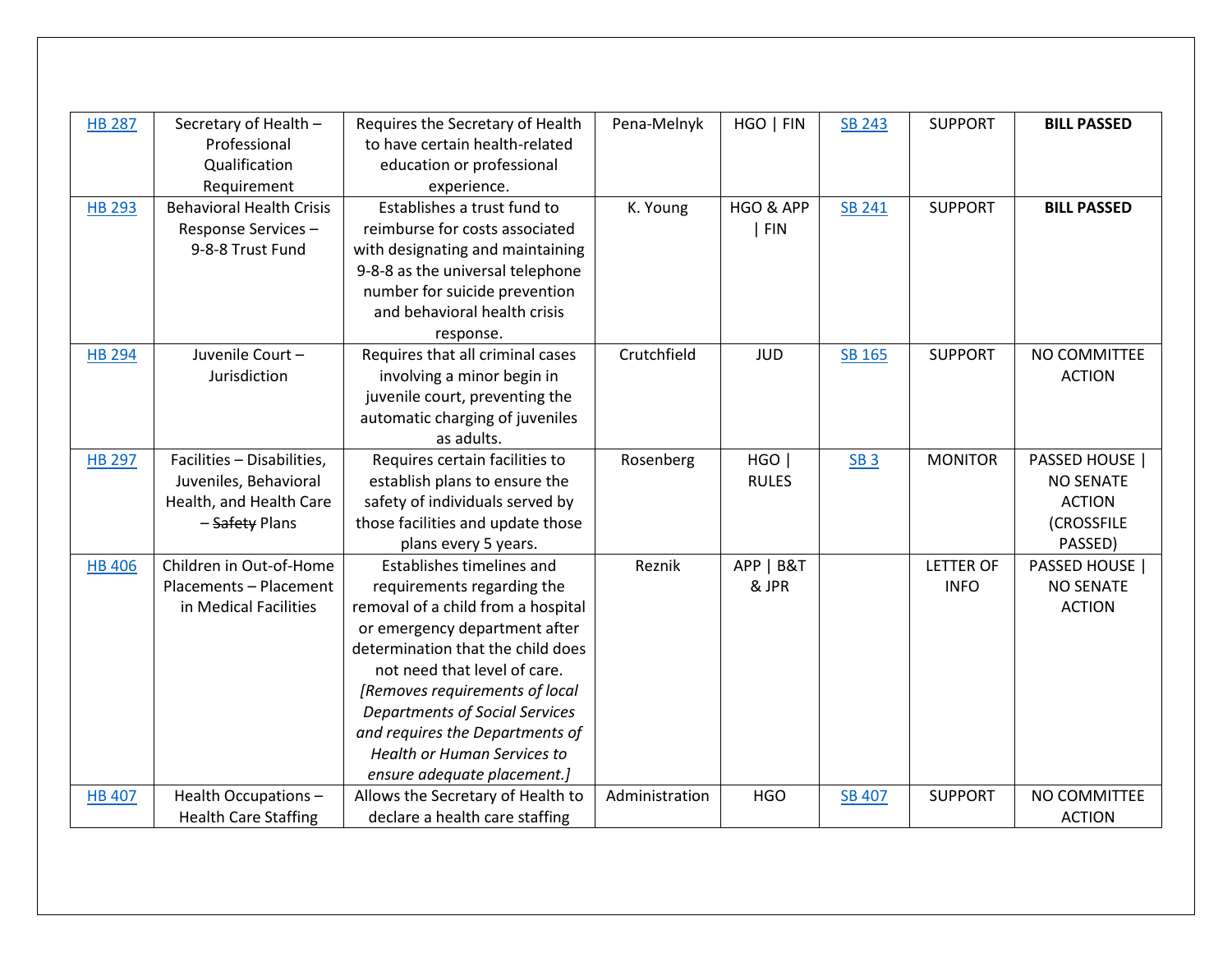|               | Shortage Emergency -<br>Declaration and<br><b>Licensing and Practice</b><br><b>Requirements (Health</b><br>Care Heroes Act of<br>2022) | emergency in certain situations,<br>which would allow hospitals and<br>other providers (including<br>behavioral health providers) to<br>utilize clinicians with out-of-<br>state, inactive, expired, or                       |                |            |               |                |                                                        |
|---------------|----------------------------------------------------------------------------------------------------------------------------------------|-------------------------------------------------------------------------------------------------------------------------------------------------------------------------------------------------------------------------------|----------------|------------|---------------|----------------|--------------------------------------------------------|
| <b>HB 408</b> | <b>Statewide Targeted</b><br><b>Overdose Prevention</b><br>(STOP) Act of 2022                                                          | graduate licenses.<br>Allows EMTs to dispense<br>naloxone and requires certain<br>community services programs to<br>have protocols in place to<br>dispense naloxone free of charge<br>to individuals at risk for<br>overdose. | Administration | <b>HGO</b> | <b>SB 394</b> | <b>SUPPORT</b> | NO COMMITTEE<br><b>ACTION</b><br>(CROSSFILE<br>PASSED) |
| <b>HB 421</b> | Out-of-State Health Care<br><b>Practitioners - Provision</b><br>of Behavioral Health<br>Services via Telehealth -<br>Authorization     | Allows out-of-state behavioral<br>health practitioners to deliver<br>behavioral health services in<br>Maryland via telehealth.                                                                                                | Administration | <b>HGO</b> | <b>SB 398</b> | <b>MONITOR</b> | NO COMMITTEE<br><b>ACTION</b>                          |
| <b>HB430</b>  | Human Services-<br>Secretary of Aging -<br>Qualifications                                                                              | Requires the Secretary of Aging<br>to have certain aging-related<br>professional experience.                                                                                                                                  | Kerr           | HGO   FIN  | SB 511        | <b>SUPPORT</b> | PASSED HOUSE<br><b>NO SENATE</b><br><b>ACTION</b>      |
| <b>HB 451</b> | State Finance and<br>Procurement - Grants -<br><b>Prompt Payment</b><br>Requirement                                                    | Establishes invoicing and prompt<br>payment requirements for State<br>grants from specific<br>Departments.                                                                                                                    | Stein          | <b>HGO</b> | SB 542        | <b>SUPPORT</b> | NO COMMITTEE<br><b>ACTION</b>                          |
| <b>HB 459</b> | Juvenile Justice Reform                                                                                                                | Implements a range of reforms<br>aimed at diverting youth away<br>from the juvenile justice system<br>based on recommendations from<br>the Juvenile Justice Reform<br>Council (JJRC).                                         | Clippinger     | JUD   JPR  | SB 691        | <b>SUPPORT</b> | <b>BILL PASSED</b>                                     |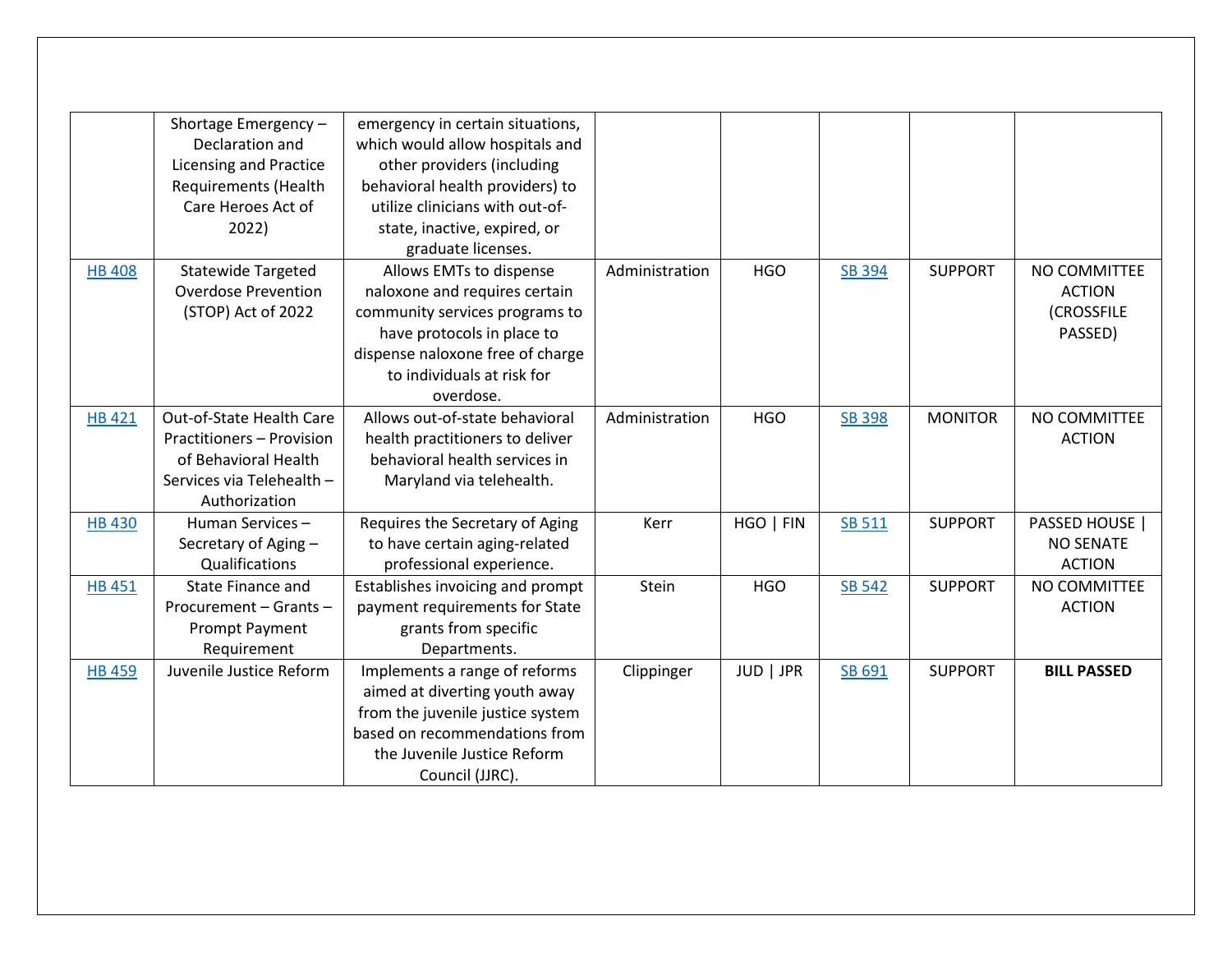| <b>HB 481</b> | Drug Paraphernalia for        | Decriminalizes possession of drug     | Moon        | JUD   JPR      | <b>SB 509</b> | <b>SUPPORT</b> | PASSED HOUSE       |
|---------------|-------------------------------|---------------------------------------|-------------|----------------|---------------|----------------|--------------------|
|               | Administration-               | paraphernalia.                        |             |                |               | W/ AMEND       | <b>NO SENATE</b>   |
|               |                               |                                       |             |                |               |                |                    |
|               | Decriminalization             | [Includes intent to deliver, sell, or |             |                |               |                | <b>ACTION</b>      |
|               |                               | manufacture under certain             |             |                |               |                |                    |
|               |                               | circumstances]                        |             |                |               |                |                    |
| <b>HB 496</b> | Labor and Employment          | Creates a program to provide up       | Wilson      | ECM   FIN      |               | <b>SUPPORT</b> | <b>BILL PASSED</b> |
|               | - Commission on the           | to 12 weeks of paid family leave      |             |                |               |                |                    |
|               | Establishment of a            | to workers who need time to           |             |                |               |                |                    |
|               | <b>Family and Medical</b>     | care for ailing relatives.            |             |                |               |                |                    |
|               | Leave Insurance               | [Bill now only establishes a          |             |                |               |                |                    |
|               | Program-                      | commission to study and make          |             |                |               |                |                    |
|               | Establishment                 | recommendations for                   |             |                |               |                |                    |
|               |                               | establishing a paid family leave      |             |                |               |                |                    |
|               |                               | program.]                             |             |                |               |                |                    |
| <b>HB 513</b> | Infant and Early              | Creates a program in the division     | Ebersole    | <b>W&amp;M</b> |               | <b>SUPPORT</b> | <b>BILL PASSED</b> |
|               | <b>Childhood Mental</b>       | of early childhood development        |             | EHE & B&T      |               |                |                    |
|               | <b>Health Consultation</b>    | in the Department of Education        |             |                |               |                |                    |
|               | <b>Support Services</b>       | to promote positive mental and        |             |                |               |                |                    |
|               | Program - Established         | behavioral practices for young        |             |                |               |                |                    |
|               |                               | children.                             |             |                |               |                |                    |
| <b>HB 517</b> | <b>Consumer Health Access</b> | <b>Establishes a Consumer</b>         | R. Lewis    | <b>HGO</b>     | <b>SB 460</b> | <b>SUPPORT</b> | NO COMMITTEE       |
|               | Program for Mental            | Assistance Program to support         |             |                |               |                | <b>ACTION</b>      |
|               | <b>Health and Addiction</b>   | consumers, families, and health       |             |                |               |                |                    |
|               | Care - Establishment          | care providers in navigating          |             |                |               |                |                    |
|               |                               | health insurance barriers to          |             |                |               |                |                    |
|               |                               | behavioral health care.               |             |                |               |                |                    |
| <b>HB 529</b> | Estates and Trusts -          | Establishes a process by which an     | Pena-Melnyk | JUD   JPR      | SB 559        | <b>SUPPORT</b> | PASSED HOUSE       |
|               | <b>Supported Decision</b>     | adult may utilize support from a      |             |                |               |                | <b>(CROSSFILE</b>  |
|               | Making                        | series of relationships to            |             |                |               |                | PASSED)            |
|               |                               | communicate or effectuate life        |             |                |               |                |                    |
|               |                               | decisions with a goal of              |             |                |               |                |                    |
|               |                               | preventing the need for               |             |                |               |                |                    |
|               |                               | guardianship.                         |             |                |               |                |                    |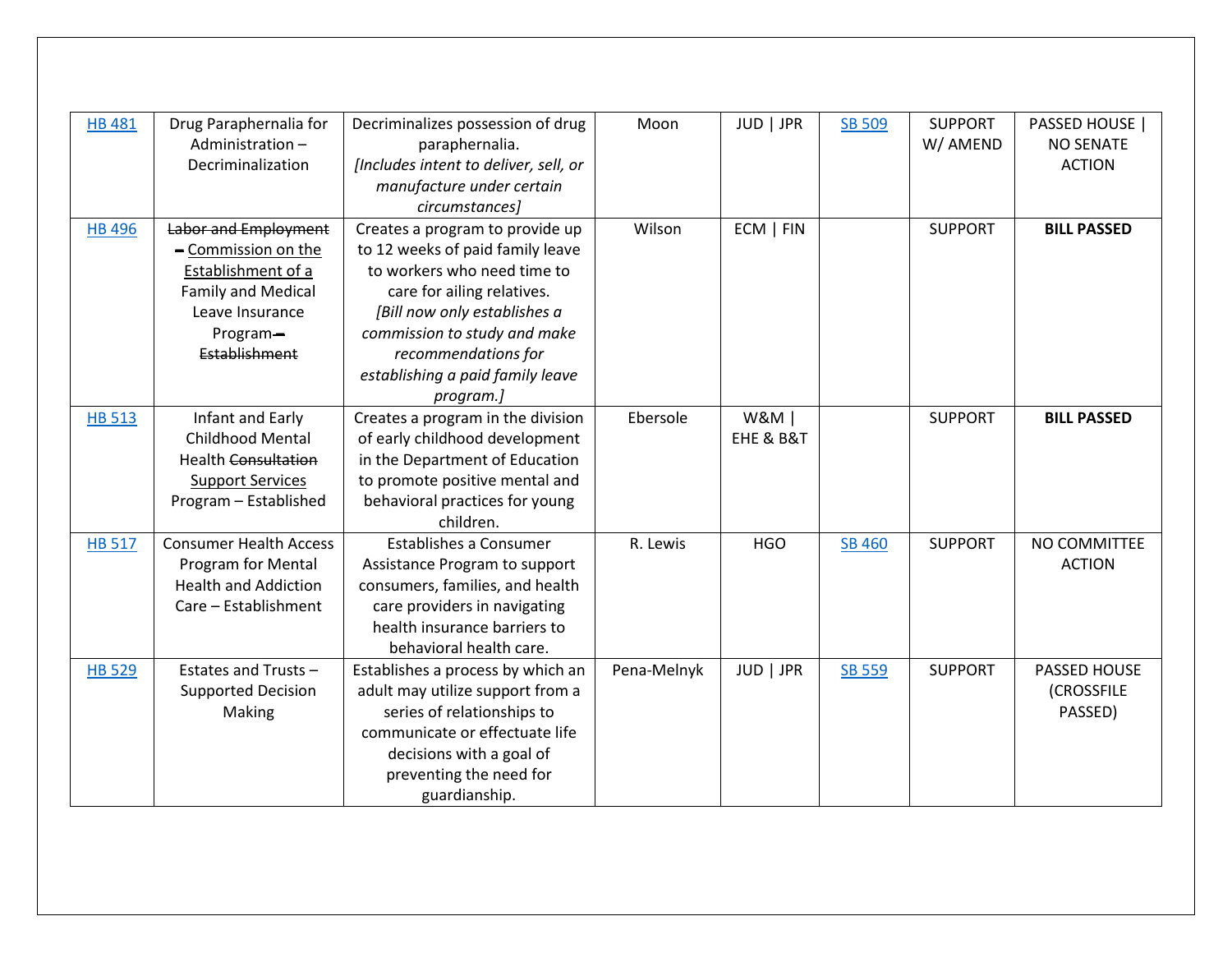| <b>HB 578</b> | <b>Maryland Medical</b>        | Prohibits Medicaid from applying    | Kaiser    | HGO   FIN    | <b>SB 323</b> | <b>SUPPORT</b> | <b>BILL PASSED</b> |
|---------------|--------------------------------|-------------------------------------|-----------|--------------|---------------|----------------|--------------------|
|               | Assistance Program -           | a prior authorization               |           |              |               |                |                    |
|               | <b>Prior Authorization for</b> | requirement for medications         |           |              |               |                |                    |
|               | <b>Drug Products Public</b>    | used to treat an opioid use         |           |              |               |                |                    |
|               | Health - Medications to        | disorder.                           |           |              |               |                |                    |
|               | <b>Treat Opioid Use</b>        | [Amended bill no longer prohibits   |           |              |               |                |                    |
|               | Disorder - Prohibition         | prior authorization. Instead, it    |           |              |               |                |                    |
|               | Preferred and                  | requires the Department of          |           |              |               |                |                    |
|               | Nonpreferred                   | Health to adopt a reporting         |           |              |               |                |                    |
|               | Medications                    | system, analyze patterns of         |           |              |               |                |                    |
|               |                                | prescription, and identify barriers |           |              |               |                |                    |
|               |                                | to prescribing medications for      |           |              |               |                |                    |
|               |                                | opioid use disorders.]              |           |              |               |                |                    |
| <b>HB 589</b> | <b>Adult Protective</b>        | Establishes a workgroup to study    | W. Fisher | <b>JUD</b>   | <b>SB 357</b> | <b>SUPPORT</b> | PASSED HOUSE       |
|               | Services - Vulnerable          | the best practices for a            |           | <b>RULES</b> |               |                | <b>(CROSSFILE</b>  |
|               | Adults Registry -              | vulnerable adult registry.          |           |              |               |                | PASSED)            |
|               | Investigations and             | Authorizes the Department of        |           |              |               |                |                    |
|               | Records of Abuse and           | Human Services and local social     |           |              |               |                |                    |
|               | Neglect and Workgroup          | services departments to             |           |              |               |                |                    |
|               | Study                          | investigate reports of abuse or     |           |              |               |                |                    |
|               |                                | neglect of a vulnerable adult.      |           |              |               |                |                    |
|               |                                | [Amendments strike the bill         |           |              |               |                |                    |
|               |                                | nearly entirely, keeping only the   |           |              |               |                |                    |
|               |                                | workgroup requirement.]             |           |              |               |                |                    |
| <b>HB 613</b> | Public Schools-                | Increases annual appropriation      | Griffith  | <b>APP</b>   |               | <b>OPPOSE</b>  | NO COMMITTEE       |
|               | Appropriations for             | for school resource officers from   |           |              |               |                | <b>ACTION</b>      |
|               | <b>School Safety</b>           | \$10 million to \$20 million.       |           |              |               |                |                    |
|               | Expenditures - Increase        |                                     |           |              |               |                |                    |
| <b>HB 625</b> | <b>Commission to Study</b>     | Creates a commission to examine     | Kelly     | HGO   EHE    | <b>SB 440</b> | <b>SUPPORT</b> | <b>BILL PASSED</b> |
|               | the Health Care                | and make recommendations to         |           |              |               |                |                    |
|               | Workforce Crisis in            | address Maryland's health care      |           |              |               |                |                    |
|               | Maryland $-$                   | workforce shortage.                 |           |              |               |                |                    |
|               | Establishment                  | [Amendments expand studied          |           |              |               |                |                    |
|               |                                | areas of employment, members        |           |              |               |                |                    |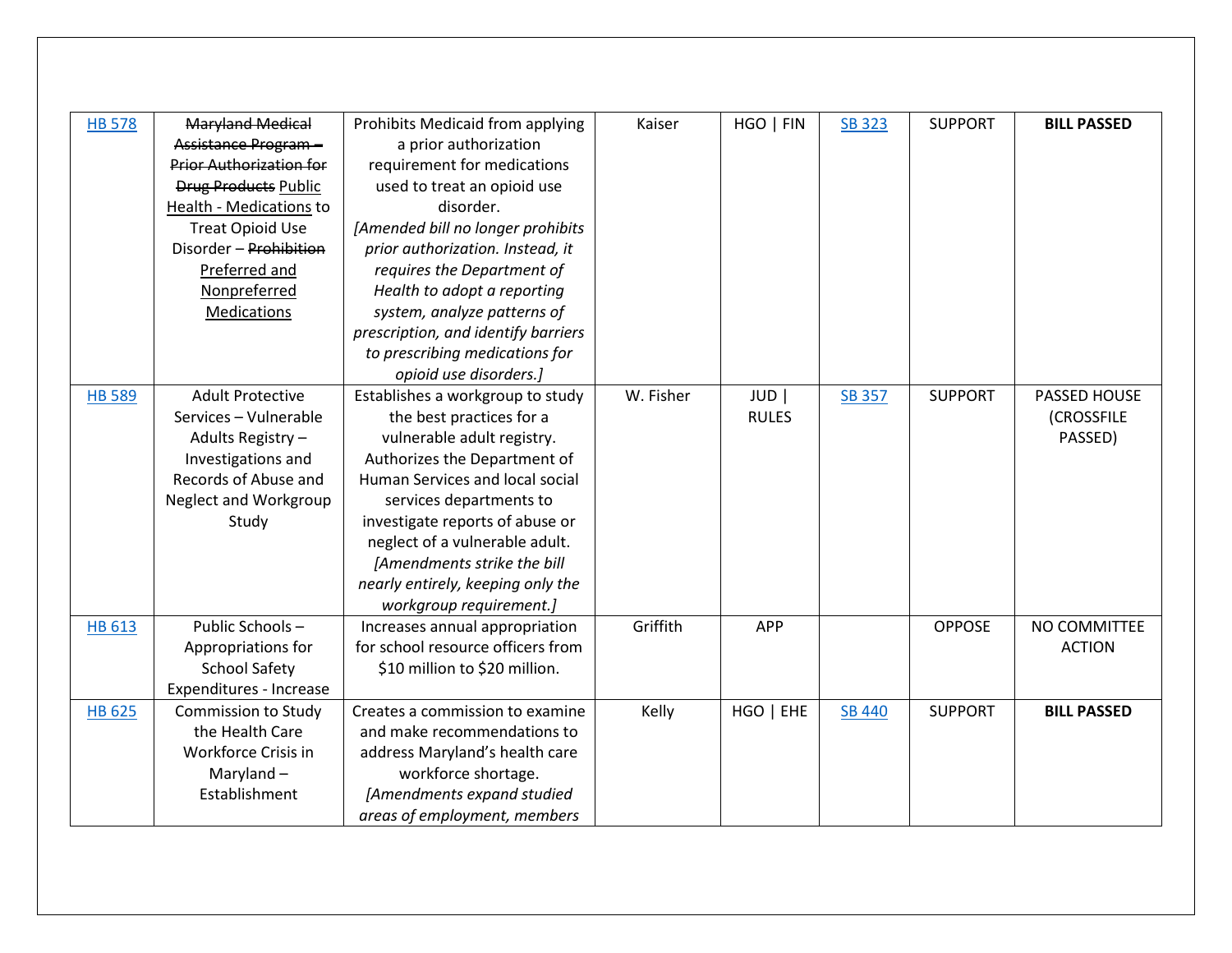|               |                                  | included in the commission, and   |         |                |        |                  |                    |
|---------------|----------------------------------|-----------------------------------|---------|----------------|--------|------------------|--------------------|
|               |                                  | pathways for veterans and         |         |                |        |                  |                    |
|               |                                  |                                   |         |                |        |                  |                    |
|               |                                  | foreign-born health               |         |                |        |                  |                    |
|               |                                  | professionals.]                   |         |                |        |                  |                    |
| <b>HB 657</b> | Public Schools-                  | Requires the development of       | Guyton  | <b>W&amp;M</b> |        | <b>LETTER OF</b> | PASSED HOUSE       |
|               | <b>Standardized Behavioral</b>   | guidelines for a standardized     |         | EHE            |        | <b>INFO</b>      | <b>NO SENATE</b>   |
|               | <b>Health Screenings</b>         | screening to identify students    |         |                |        |                  | <b>ACTION</b>      |
|               | Questionnaire for                | with behavioral health needs.     |         |                |        |                  |                    |
|               | Students - Development           |                                   |         |                |        |                  |                    |
|               | and Implementation               |                                   |         |                |        |                  |                    |
| <b>HB 659</b> | Firearm Safety - Storage         | Requires the development of a     | Stein   | <b>JUD</b>     | SB 676 | <b>SUPPORT</b>   | NO COMMITTEE       |
|               | Requirements and                 | Youth Suicide Prevention and      |         |                |        |                  | <b>ACTION</b>      |
|               | Youth Suicide                    | Firearm Safe Storage guide that   |         |                |        |                  |                    |
|               | Prevention (Jaelynn's            | shall be made available to        |         |                |        |                  |                    |
|               | Law)                             | families, health and social       |         |                |        |                  |                    |
|               |                                  | services providers, and others    |         |                |        |                  |                    |
|               |                                  | with an interest in youth suicide |         |                |        |                  |                    |
|               |                                  | prevention.                       |         |                |        |                  |                    |
| <b>HB 684</b> | <b>Maryland Medical</b>          | As relates to individuals with    | Bagnall | HGO   FIN      | SB 659 | <b>SUPPORT</b>   | <b>BILL PASSED</b> |
|               | Assistance Program -             | Medicaid coverage, prohibits the  |         |                |        |                  |                    |
|               | Psychiatric Inpatient            | Department of Health from         |         |                |        |                  |                    |
|               | Care - Admissions                | restricting inpatient psychiatric |         |                |        |                  |                    |
|               | <b>Restrictions (Psychiatric</b> | admissions for reasons other      |         |                |        |                  |                    |
|               | <b>Hospital Admissions</b>       | than medical necessity.           |         |                |        |                  |                    |
|               | Equity Act)                      |                                   |         |                |        |                  |                    |
| <b>HB 699</b> | Office of the Chief              | Requires the Office of the Chief  | Lehman  | HGO   FIN      |        | <b>SUPPORT</b>   | PASSED HOUSE       |
|               | <b>Medical Examiner</b>          | Medical Examiner, in              |         |                |        |                  | <b>NO SENATE</b>   |
|               | Behavioral Health -              | consultation with the Behavioral  |         |                |        |                  | <b>ACTION</b>      |
|               | <b>Grief Counseling</b>          | Health Administration, to provide |         |                |        |                  |                    |
|               | Services                         | grief counseling services and     |         |                |        |                  |                    |
|               |                                  | resources to individuals and      |         |                |        |                  |                    |
|               |                                  | families who have experienced     |         |                |        |                  |                    |
|               |                                  | loss from suicide or substance    |         |                |        |                  |                    |
|               |                                  | use overdose.                     |         |                |        |                  |                    |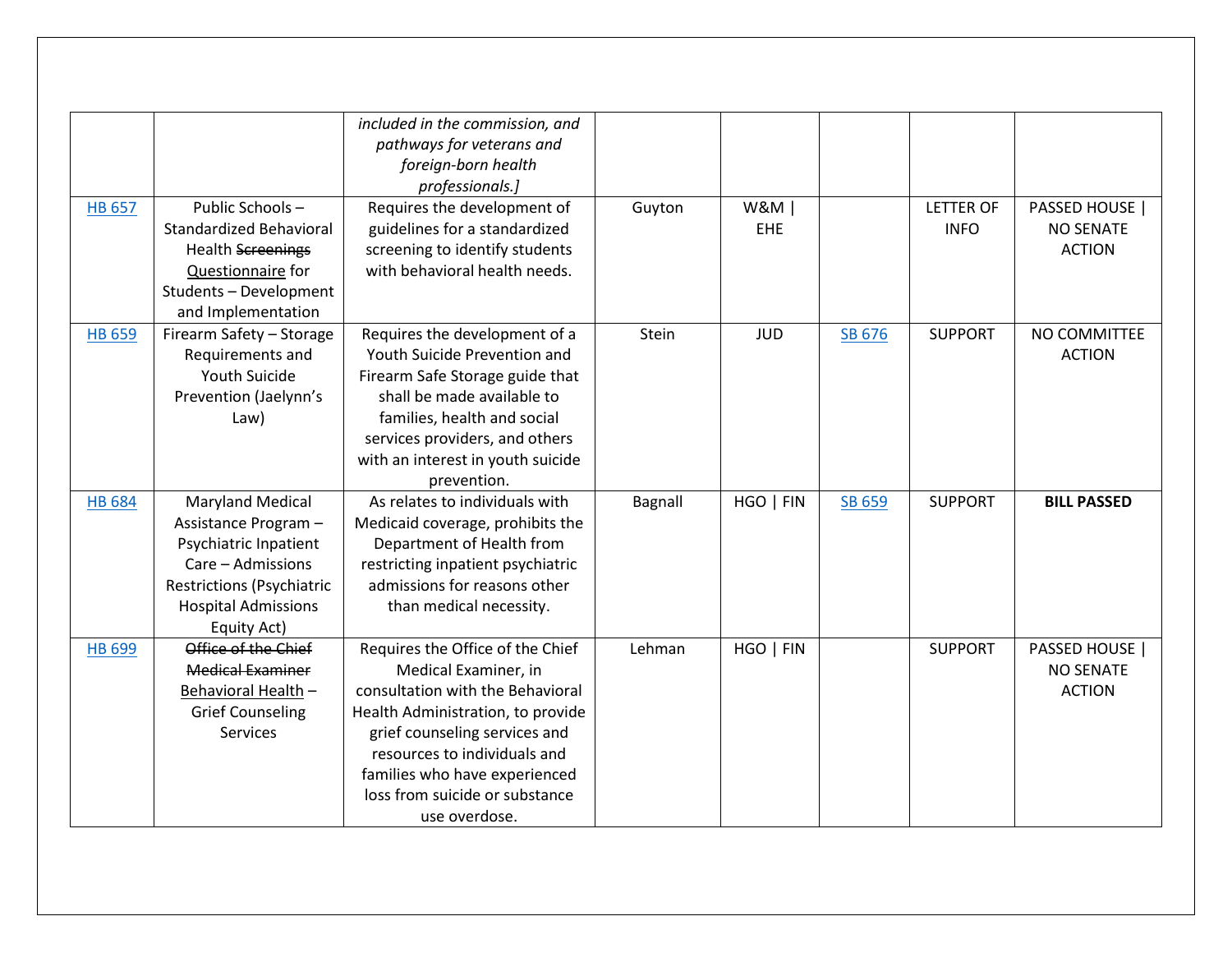|               |                                | [Bill as amended requires the      |            |            |               |                |                    |
|---------------|--------------------------------|------------------------------------|------------|------------|---------------|----------------|--------------------|
|               |                                | <b>Office of the Chief Medical</b> |            |            |               |                |                    |
|               |                                | Examiner is required to provide    |            |            |               |                |                    |
|               |                                | grief counseling resources on its  |            |            |               |                |                    |
|               |                                | website and establishes a          |            |            |               |                |                    |
|               |                                | workgroup on programs for          |            |            |               |                |                    |
|               |                                | survivors of traumatic grief.]     |            |            |               |                |                    |
| <b>HB 715</b> | <b>Administrative Services</b> | Requires the state's behavioral    | Valentino- | <b>HGO</b> | <b>SB 549</b> | <b>SUPPORT</b> | NO COMMITTEE       |
|               | Organizations-                 | health system administrator to     | Smith      |            |               |                | <b>ACTION</b>      |
|               | Requirements for               | meet certain requirements and      |            |            |               |                |                    |
|               | Retraction, Repayment,         | provide certain documentation      |            |            |               |                |                    |
|               | or Mitigation of Claims        | before it can retract or require   |            |            |               |                |                    |
|               |                                | repayment from community           |            |            |               |                |                    |
|               |                                | behavioral health providers.       |            |            |               |                |                    |
| <b>HB 731</b> | Department of Aging -          | Establishes the position of        | Young      | <b>HGO</b> | <b>SB 505</b> | <b>SUPPORT</b> | NO COMMITTEE       |
|               | Dementia Care                  | Dementia Care Coordinator in       |            |            |               | W/ AMEND       | <b>ACTION</b>      |
|               | Coordinator and                | the Department of Aging and        |            |            |               |                |                    |
|               | Dementia Care                  | requires each area agency on       |            |            |               |                |                    |
|               | <b>Navigation Programs</b>     | aging to employ a dementia care    |            |            |               |                |                    |
|               |                                | navigator.                         |            |            |               |                |                    |
| <b>HB 746</b> | <b>Maryland Medical</b>        | Requires Medicaid coverage for     | Kaiser     | <b>HGO</b> | SB 682        | <b>SUPPORT</b> | NO COMMITTEE       |
|               | Assistance Program -           | medically necessary treatment      |            |            |               |                | <b>ACTION</b>      |
|               | Gender-Affirming               | related to an individual's gender  |            |            |               |                |                    |
|               | <b>Treatment (Trans Health</b> | identity.                          |            |            |               |                |                    |
|               | Equity Act of 2022)            |                                    |            |            |               |                |                    |
| <b>HB 766</b> | Children - Residential         | Gives local behavioral health      | Kaiser     | W&M   FIN  | SB 656        | <b>SUPPORT</b> | <b>BILL PASSED</b> |
|               | Treatment Centers-             | authorities a greater role in      |            |            |               |                |                    |
|               | <b>Education Funding</b>       | authorizing educational funding    |            |            |               |                |                    |
|               |                                | for children in residential        |            |            |               |                |                    |
|               |                                | treatment centers.                 |            |            |               |                |                    |
|               |                                | [Amendment pushes start date       |            |            |               |                |                    |
|               |                                | back to July 1, 2023.]             |            |            |               |                |                    |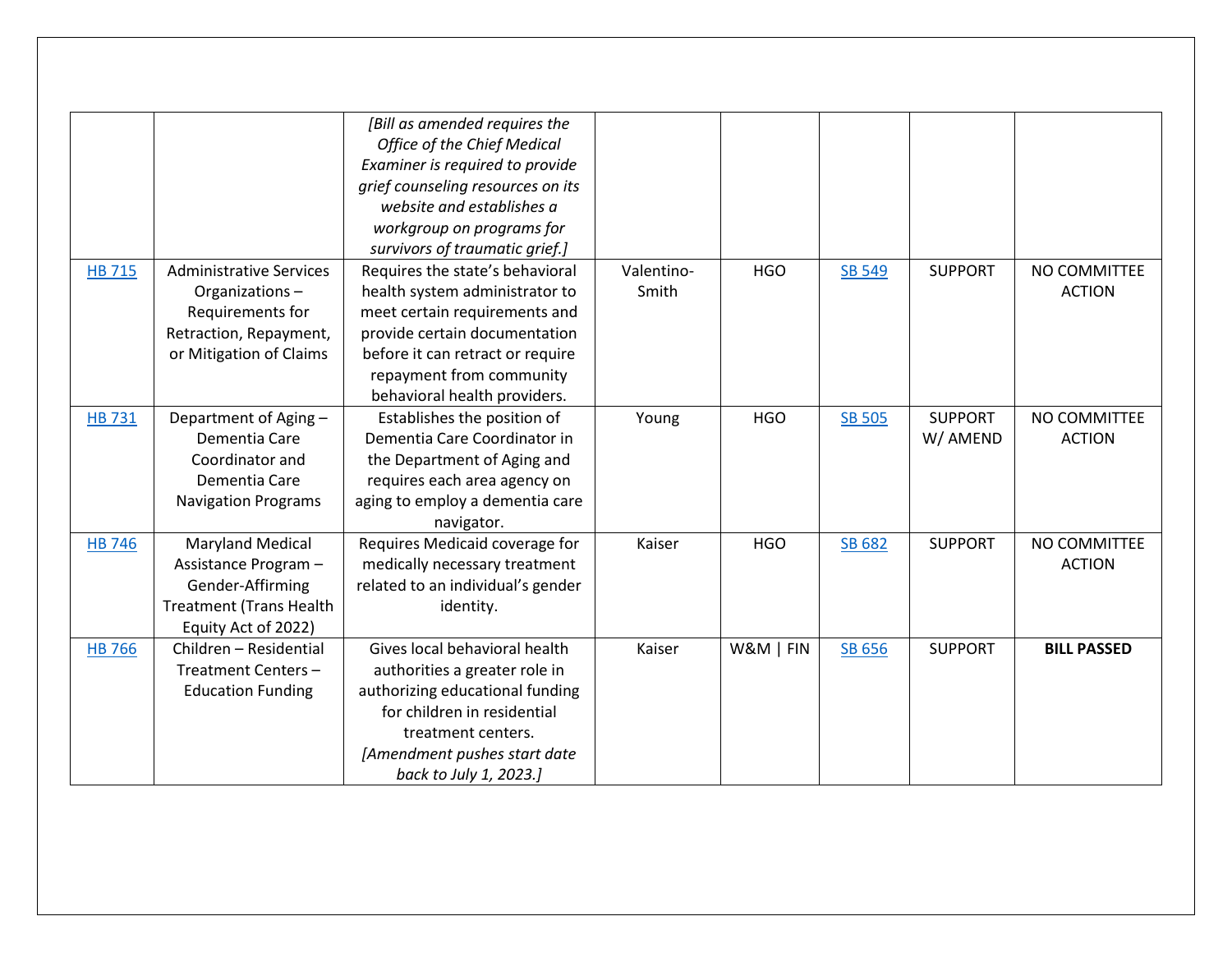| <b>HB 794</b> | Public Health - Opioid         | <b>Establishes the Opioid Restitution</b> | Rosenberg     | APP&       |               | <b>SUPPORT</b> | <b>BILL PASSED</b> |
|---------------|--------------------------------|-------------------------------------------|---------------|------------|---------------|----------------|--------------------|
|               | <b>Restitution Fund</b>        | Fund Advisory Council to make             |               | W&M   FIN  |               |                |                    |
|               | <b>Advisory Council</b>        | recommendations regarding the             |               |            |               |                |                    |
|               |                                | allocation of money from the              |               |            |               |                |                    |
|               |                                | Opioid Restitution Fund.                  |               |            |               |                |                    |
| <b>HB 850</b> | Schools,                       | Prohibits a local board of                | Wilkins       | W&M   JPR  | <b>SB 666</b> | <b>SUPPORT</b> | <b>BILL PASSED</b> |
|               | Prekindergarten                | education and schools from                |               |            |               |                |                    |
|               | Programs, and County           | discriminating against a student          |               |            |               |                |                    |
|               | Boards of Education -          | or parent/guardian based on               |               |            |               |                |                    |
|               | Discrimination                 | race, ethnicity, sexual                   |               |            |               |                |                    |
|               |                                | orientation, gender, disability,          |               |            |               |                |                    |
|               |                                | etc.                                      |               |            |               |                |                    |
| <b>HB 908</b> | Mental Health -                | Provides that law enforcement             | Bagnall       | <b>JUD</b> |               | <b>SUPPORT</b> | NO COMMITTEE       |
|               | <b>Emergency Evaluations</b>   | need not take individuals on              |               |            |               |                | <b>ACTION</b>      |
|               | - Modification to Peace        | emergency petition to the                 |               |            |               |                |                    |
|               | <b>Officer Transport</b>       | nearest emergency facility.               |               |            |               |                |                    |
|               | Requirements                   |                                           |               |            |               |                |                    |
| <b>HB 911</b> | Health Occupations-            | Provides for a "postdoctoral              | Bagnall       | HGO   EHE  |               | <b>SUPPORT</b> | PASSED HOUSE       |
|               | Psychologists - Doctoral       | respecialization" certificate for         |               |            |               |                | <b>NO SENATE</b>   |
|               | Degrees Licensure              | purposes of licensure by the              |               |            |               |                | <b>ACTION</b>      |
|               | Qualifications                 | State Board of Psychologists.             |               |            |               |                |                    |
| <b>HB 912</b> | Health Insurance -             | Prevents individuals from being           | Sample-Hughes | HGO   FIN  | <b>SB 707</b> | <b>SUPPORT</b> | <b>BILL PASSED</b> |
|               | Provider Panels-               | billed extra when forced to go            |               |            |               |                |                    |
|               | Coverage for                   | out of network for behavioral             |               |            |               |                |                    |
|               | Nonparticipation               | health treatment.                         |               |            |               |                |                    |
| <b>HB 916</b> | Higher Education -             | Establishes a variety of programs         | Reznik        | <b>APP</b> |               | <b>SUPPORT</b> | NO COMMITTEE       |
|               | <b>Programs for Behavioral</b> | and requirements designed to              |               |            |               |                | <b>ACTION</b>      |
|               | Health Professionals in        | expand the number of higher               |               |            |               |                |                    |
|               | Primary and Secondary          | education students from                   |               |            |               |                |                    |
|               | Schools - Requirements         | underrepresented and diverse              |               |            |               |                |                    |
|               | and Grant Program              | backgrounds who seek a career             |               |            |               |                |                    |
|               |                                | in behavioral health.                     |               |            |               |                |                    |
| <b>HB 935</b> | <b>Health and Health</b>       | Establishes a comprehensive set           | Bagnall       | HGO & APP  | SB 637        | <b>SUPPORT</b> | NO COMMITTEE       |
|               | Insurance - Behavioral         | of system enhancements that will          |               |            |               |                | <b>ACTION</b>      |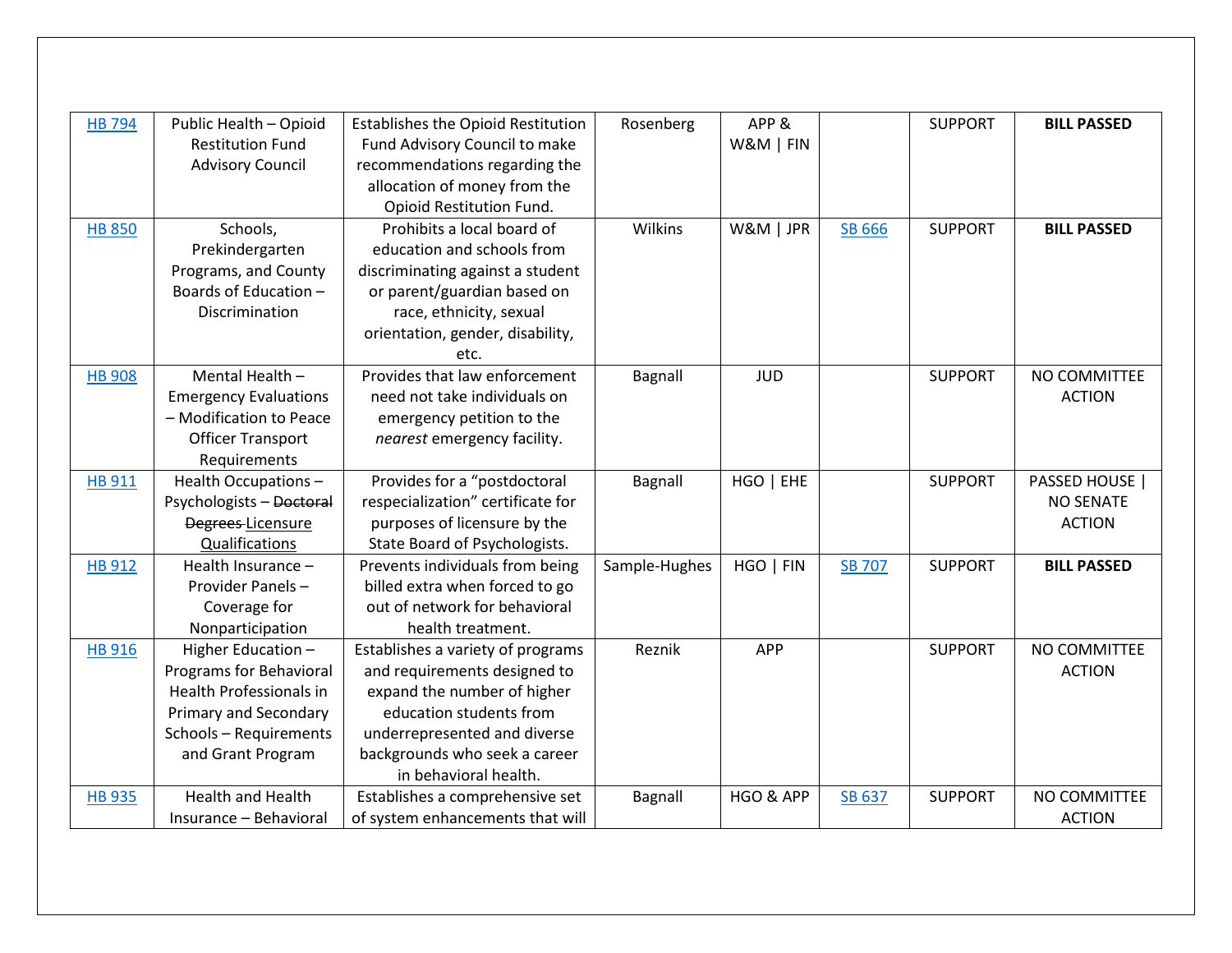|                | <b>Health Services</b>         | ensure access to high quality           |             |            |               |                |                    |
|----------------|--------------------------------|-----------------------------------------|-------------|------------|---------------|----------------|--------------------|
|                | <b>Expansion (Behavioral</b>   | mental health and substance use         |             |            |               |                |                    |
|                | <b>Health System</b>           | services. Includes expansion of         |             |            |               |                |                    |
|                | Modernization Act)             | <b>Certified Community Behavioral</b>   |             |            |               |                |                    |
|                |                                | Health Clinics; reimbursement for       |             |            |               |                |                    |
|                |                                | peers, measurement-based care           |             |            |               |                |                    |
|                |                                | and crisis response services; and       |             |            |               |                |                    |
|                |                                | increased access to wraparound          |             |            |               |                |                    |
|                |                                | services for children and youth.        |             |            |               |                |                    |
| <b>HB 971</b>  | <b>Maryland Medical</b>        | Requires the Department of              | Kipke       | HGO   FIN  |               | <b>SUPPORT</b> | <b>BILL PASSED</b> |
|                | Assistance Program -           | <b>Health and Behavioral Health</b>     |             |            |               |                |                    |
|                | Substance Abuse                | Administration to ensure the            |             |            |               |                |                    |
|                | Treatment - Network            | public behavioral health system         |             |            |               |                |                    |
|                | Adequacy                       | has an adequate network of              |             |            |               |                |                    |
|                |                                | substance use disorder providers        |             |            |               |                |                    |
|                |                                | for children under 18 years old.        |             |            |               |                |                    |
| HB 1010        | Children - Substance           | Allows a juvenile justice court to      | Kipke       | <b>JUD</b> |               | <b>MONITOR</b> | WITHDRAWN          |
|                | Abuse Court-Ordered            | order a child into substance use        |             |            |               |                |                    |
|                | Evaluations and                | treatment.                              |             |            |               |                |                    |
|                | Treatment                      |                                         |             |            |               |                |                    |
| HB 1017        | Frederick County -             | Establishes a preventive Assisted       | Lewis-Young | <b>HGO</b> | <b>SB 807</b> | <b>OPPOSE</b>  | NO COMMITTEE       |
|                | Mental Health Law-             | <b>Outpatient Treatment (AOT)</b>       |             |            |               |                | <b>ACTION</b>      |
|                | <b>Assisted Outpatient</b>     | program as a pilot in Frederick         |             |            |               |                |                    |
|                | <b>Treatment Pilot Program</b> | County.                                 |             |            |               |                |                    |
| <b>HB 1018</b> | Public Safety and              | Omnibus bill addressing public          | Carey       | APP & HGO  | <b>SB 781</b> | <b>MONITOR</b> | <b>BILL PASSED</b> |
|                | <b>Behavioral Health</b>       | safety indicators, peer support         |             | FIN&       |               |                |                    |
|                | Improvement Act                | certification, budget                   |             | B&T        |               |                |                    |
|                |                                | appropriations, a grant screening       |             |            |               |                |                    |
|                |                                | program, and 9-1-1 training             |             |            |               |                |                    |
|                |                                | requirements.                           |             |            |               |                |                    |
|                |                                | [Amendments remove language             |             |            |               |                |                    |
|                |                                | requiring development of Peer           |             |            |               |                |                    |
|                |                                | <b>Support Specialist certification</b> |             |            |               |                |                    |
|                |                                | requirements.]                          |             |            |               |                |                    |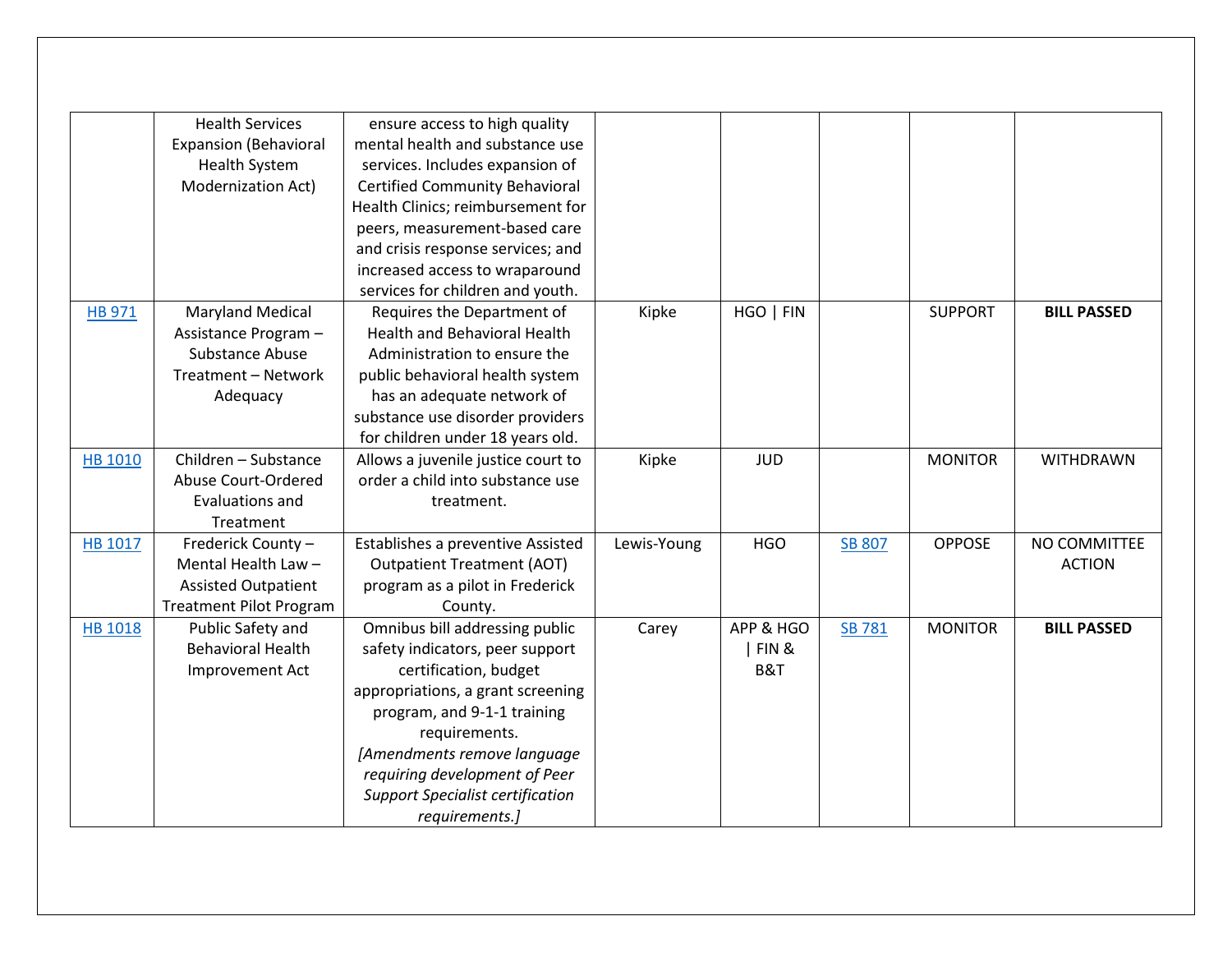| HB 1029        | Maryland Higher                | Establishes a committee to study    | Valentino-  | <b>APP</b> | <b>SB 937</b> | <b>SUPPORT</b> | NO COMMITTEE       |
|----------------|--------------------------------|-------------------------------------|-------------|------------|---------------|----------------|--------------------|
|                | Education Commission -         | and make recommendations            | Smith       |            |               |                | <b>ACTION</b>      |
|                | <b>Access to Mental Health</b> | regarding access to mental          |             |            |               |                |                    |
|                | Advisory Committee -           | health services on higher           |             |            |               |                |                    |
|                | Establishment                  | education campuses.                 |             |            |               |                |                    |
| HB 1073        | Health - Accessibility of      | Increases access to and             | Cullison    | HGO   FIN  | <b>SB 824</b> | <b>SUPPORT</b> | <b>BILL PASSED</b> |
|                | <b>Electronic Advance Care</b> | awareness of advance directives     |             |            |               |                |                    |
|                | <b>Planning Documents</b>      | and requires MHCC to coordinate     |             |            |               |                |                    |
|                |                                | accessibility of electronic         |             |            |               |                |                    |
|                |                                | advance care documents through      |             |            |               |                |                    |
|                |                                | the state's designated health       |             |            |               |                |                    |
|                |                                | information exchange.               |             |            |               |                |                    |
|                |                                | [Amendments allow for an            |             |            |               |                |                    |
|                |                                | electronic platform other than      |             |            |               |                |                    |
|                |                                | the State-designated health         |             |            |               |                |                    |
|                |                                | information exchange.]              |             |            |               |                |                    |
| <b>HB 1082</b> | Public Health -                | <b>Establishes a state Consumer</b> | Pena-Melnyk | HGO & APP  |               | <b>SUPPORT</b> | <b>BILL PASSED</b> |
|                | <b>Consumer Health</b>         | <b>Health Information Hub to</b>    |             | <b>FIN</b> |               |                |                    |
|                | Information - Hub and          | promote and ensure public           |             |            |               |                |                    |
|                | Requirements                   | access to accurate, consistent,     |             |            |               |                |                    |
|                |                                | evidence-based, plain-language      |             |            |               |                |                    |
|                |                                | information in preferred            |             |            |               |                |                    |
|                |                                | languages to inform decisions       |             |            |               |                |                    |
|                |                                | about health, safety, and social    |             |            |               |                |                    |
|                |                                | services benefits.                  |             |            |               |                |                    |
| <b>HB 1120</b> | Correctional Services-         | Requires substance use screening    | W. Fisher   | <b>JUD</b> |               | <b>SUPPORT</b> | NO COMMITTEE       |
|                | Pregnant Incarcerated          | of pregnant incarcerated            |             |            |               |                | <b>ACTION</b>      |
|                | Individuals - Substance        | individuals and referral to a       |             |            |               |                |                    |
|                | Abuse Assessment and           | behavioral health provider as       |             |            |               |                |                    |
|                | Treatment                      | necessary for counseling and/or     |             |            |               |                |                    |
|                |                                | initiation or continuation of       |             |            |               |                |                    |
|                |                                | medication.                         |             |            |               |                |                    |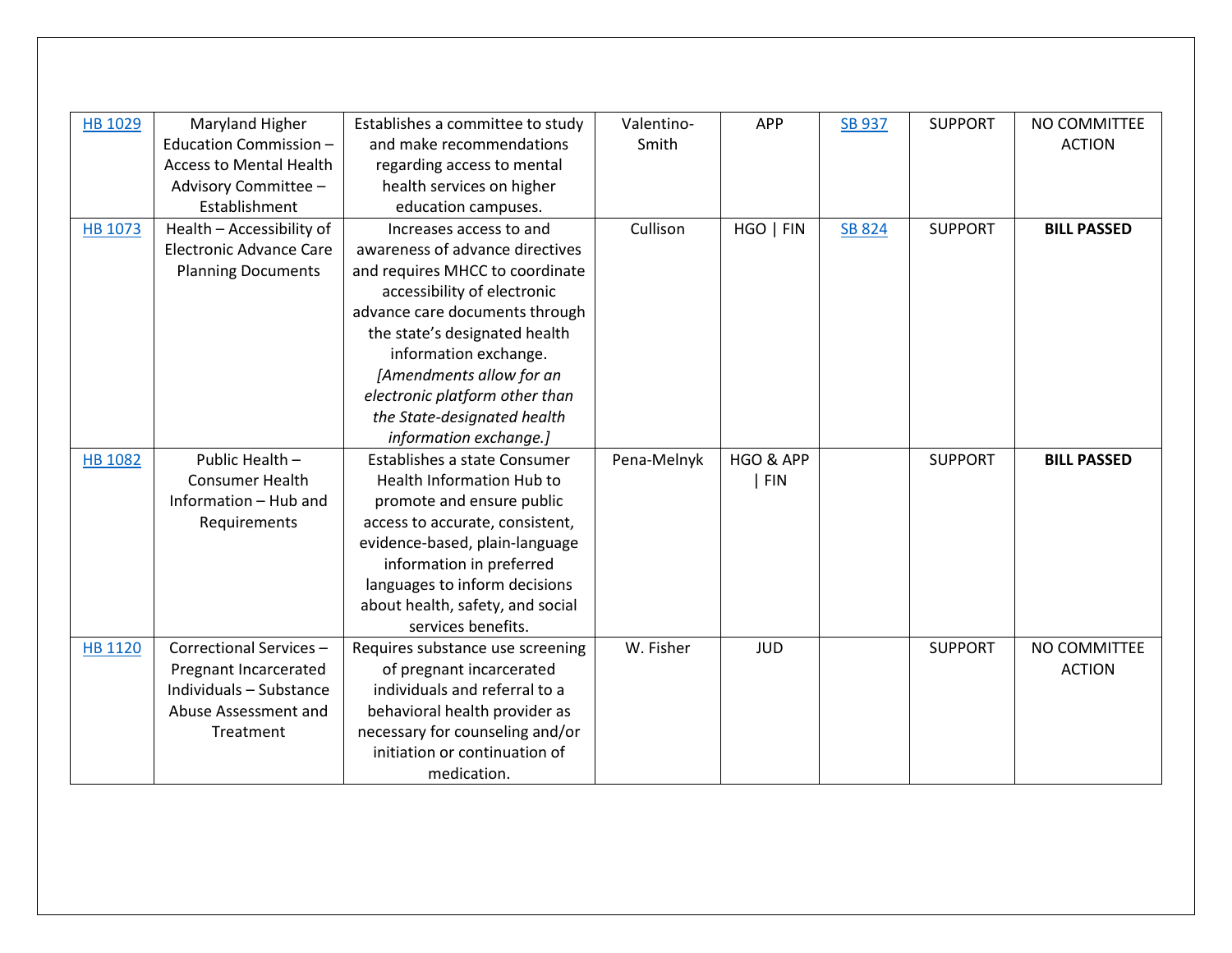| <b>HB 1160</b> | Mental Health Law-              | Broadens the definition of         | Kipke  | <b>HGO</b> | <b>OPPOSE</b>  | <b>WITHDRAWN</b>   |
|----------------|---------------------------------|------------------------------------|--------|------------|----------------|--------------------|
|                | Reform of Laws and              | 'danger to self or others' to      |        |            |                |                    |
|                | Delivery of Service             | include potential future           |        |            |                |                    |
|                |                                 | psychiatric deterioration and      |        |            |                |                    |
|                |                                 | expands the net of people who      |        |            |                |                    |
|                |                                 | would be eligible for involuntary  |        |            |                |                    |
|                |                                 | commitment by including people     |        |            |                |                    |
|                |                                 | who would be 'reasonably           |        |            |                |                    |
|                |                                 | expected, if not hospitalized' to  |        |            |                |                    |
|                |                                 | present a danger.                  |        |            |                |                    |
| <b>HB 1222</b> | Public Health -                 | Establishes a review team to       | Amprey | HGO & JUD  | <b>SUPPORT</b> | <b>BILL PASSED</b> |
|                | <b>Baltimore City</b>           | examine incidents of behavioral    |        | <b>FIN</b> |                |                    |
|                | <b>Behavioral Health Crisis</b> | health crisis involving law        |        |            |                |                    |
|                | Incident Review Team            | enforcement, identify root         |        |            |                |                    |
|                |                                 | causes and patterns, and make      |        |            |                |                    |
|                |                                 | recommendations for                |        |            |                |                    |
|                |                                 | collaboration and improvement.     |        |            |                |                    |
| <b>HB 1299</b> | Corrections - Housing -         | Provides that an inmate with a     | Ruth   | <b>JUD</b> | <b>MONITOR</b> | NO COMMITTEE       |
|                | <b>Serious Mental Illness</b>   | serious mental illness must be     |        |            |                | <b>ACTION</b>      |
|                |                                 | offered a minimum of 2.5 hours a   |        |            |                |                    |
|                |                                 | day outside their cell.            |        |            |                |                    |
| <b>HB 1318</b> | Health Occupations-             | Requires certain professional      | Smith  | <b>HGO</b> | <b>SUPPORT</b> | NO COMMITTEE       |
|                | Mental Health Services -        | boards to have members from        |        |            |                | <b>ACTION</b>      |
|                | <b>Cultural Competency</b>      | underrepresented communities       |        |            |                |                    |
|                | and Diversity                   | and requires a certain amount of   |        |            |                |                    |
|                |                                 | cultural competency CEUs for       |        |            |                |                    |
|                |                                 | purposes of license renewal.       |        |            |                |                    |
| <b>HB 1329</b> | <b>Suicide Treatment</b>        | Omnibus bill outlining a series or | Jalisi | <b>HGO</b> | <b>MONITOR</b> | NO COMMITTEE       |
|                | Improvement Act                 | requirements regarding state       |        |            |                | <b>ACTION</b>      |
|                |                                 | psychiatric facilities, health     |        |            |                |                    |
|                |                                 | insurance coverage, police         |        |            |                |                    |
|                |                                 | training, etc.                     |        |            |                |                    |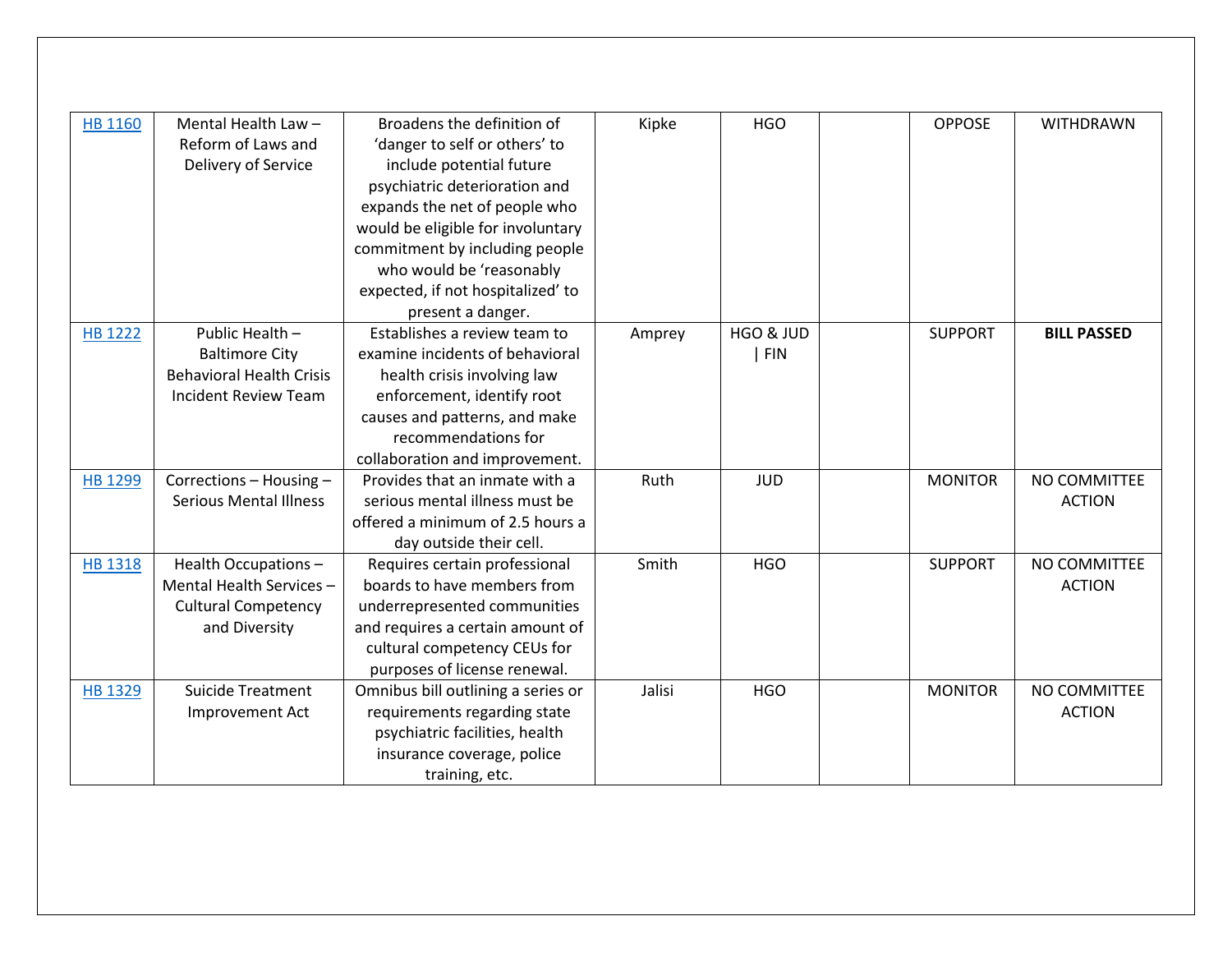| <b>HB 1367</b> | <b>Post-Traumatic Stress</b>  | Creates a fund to support the    | Howard | APP          | SB 709        | <b>SUPPORT</b> | PASSED HOUSE     |
|----------------|-------------------------------|----------------------------------|--------|--------------|---------------|----------------|------------------|
|                | Disorder Alternative          | Department of Health in studying |        | <b>RULES</b> |               |                | <b>NO SENATE</b> |
|                | Therapies Fund -              | the effectiveness of and         |        |              |               |                | <b>ACTION</b>    |
|                | Establishment                 | improving access to alternative  |        |              |               |                | (CROSSFILE       |
|                |                               | therapies for PTSD in veterans,  |        |              |               |                | PASSED)          |
|                |                               | including use of psychedelics.   |        |              |               |                |                  |
| <b>HB 1392</b> | Public Health -               | Expands population level data    | Queen  | <b>RULES</b> | <b>SB 590</b> | <b>SUPPORT</b> | NO COMMITTEE     |
|                | <b>Behavioral Health Risk</b> | collection and reporting on      |        |              |               |                | <b>ACTION</b>    |
|                | <b>Factor Surveillance</b>    | adverse childhood experiences    |        |              |               |                |                  |
|                | System - Requirements         | (ACEs).                          |        |              |               |                |                  |
| <b>HB 1410</b> | Public Schools - Cyber        | Requires state agencies to       | Kerr   | <b>RULES</b> | SB 162        | <b>SUPPORT</b> | NO COMMITTEE     |
|                | Safety Guide and              | develop and publish a cyber      |        |              |               |                | <b>ACTION</b>    |
|                | Training Course -             | safety guide and training course |        |              |               |                |                  |
|                | Development,                  | on safe Internet, social media,  |        |              |               |                |                  |
|                | Implementation, and           | and technology usage for         |        |              |               |                |                  |
|                | Reporting                     | students, parents, and school    |        |              |               |                |                  |
|                |                               | employees.                       |        |              |               |                |                  |
| HB 1467        | Public Health - Mental        | Requires the Department of       | Kipke  | <b>RULES</b> | SB 994        | <b>SUPPORT</b> | NO COMMITTEE     |
|                | <b>Health Advance</b>         | Health to develop and implement  |        |              |               |                | <b>ACTION</b>    |
|                | Directives - Awareness        | a public awareness campaign to   |        |              |               |                |                  |
|                | and Statewide Database        | encourage the use of mental      |        |              |               |                |                  |
|                |                               | health advance directives and a  |        |              |               |                |                  |
|                |                               | statewide database of mental     |        |              |               |                |                  |
|                |                               | health advance directives        |        |              |               |                |                  |
|                |                               | accessible to providers.         |        |              |               |                |                  |